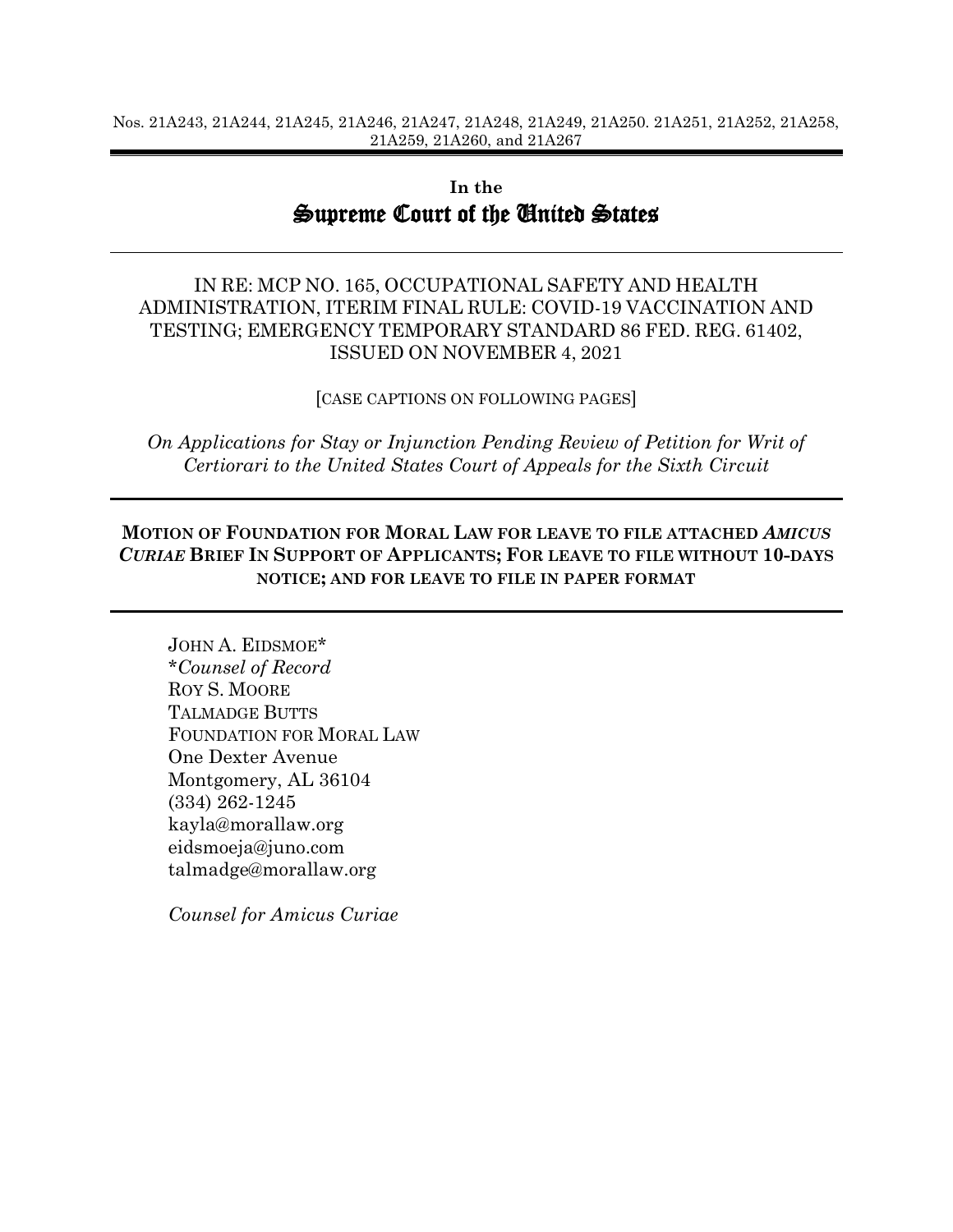*Applicants,* v. DEPARTMENT OF LABOR, OCCUPATIONAL SAFETY AND HEALTH ADMINISTRATION, ET AL., *Respondents.* \_\_\_\_\_\_\_\_\_\_\_\_\_\_\_\_\_\_\_\_\_\_\_\_\_\_\_ NATIONAL FEDERATION OF INDEPENDENT BUSINESS, ET AL., *Applicants,* v. DEPARTMENT OF LABOR, OCCUPATIONAL SAFETY AND HEALTH ADMINISTRATION, ET AL., *Respondents.* \_\_\_\_\_\_\_\_\_\_\_\_\_\_\_\_\_\_\_\_\_\_\_\_\_\_\_ PHILLIPS MANUFACTURING & TOWER COMPANY, ET AL., *Applicants,* v. DEPARTMENT OF LABOR, OCCUPATIONAL SAFETY AND HEALTH ADMINISTRATION, ET AL., *Respondents.* \_\_\_\_\_\_\_\_\_\_\_\_\_\_\_\_\_\_\_\_\_\_\_\_\_\_\_ THE SOUTHERN BAPTIST THEOLOGICAL SEMINARY, ET AL., *Applicants,* v. DEPARTMENT OF LABOR, OCCUPATIONAL SAFETY AND HEALTH ADMINISTRATION, ET AL., *Respondents.* \_\_\_\_\_\_\_\_\_\_\_\_\_\_\_\_\_\_\_\_\_\_\_\_\_\_\_ STATE OF OHIO, ET AL., *Applicants,* v. DEPARTMENT OF LABOR, OCCUPATIONAL SAFETY AND HEALTH ADMINISTRATION, ET AL., *Respondents*. \_\_\_\_\_\_\_\_\_\_\_\_\_\_\_\_\_\_\_\_\_\_\_\_\_\_\_

JOB CREATORS NETWORK, ET AL.,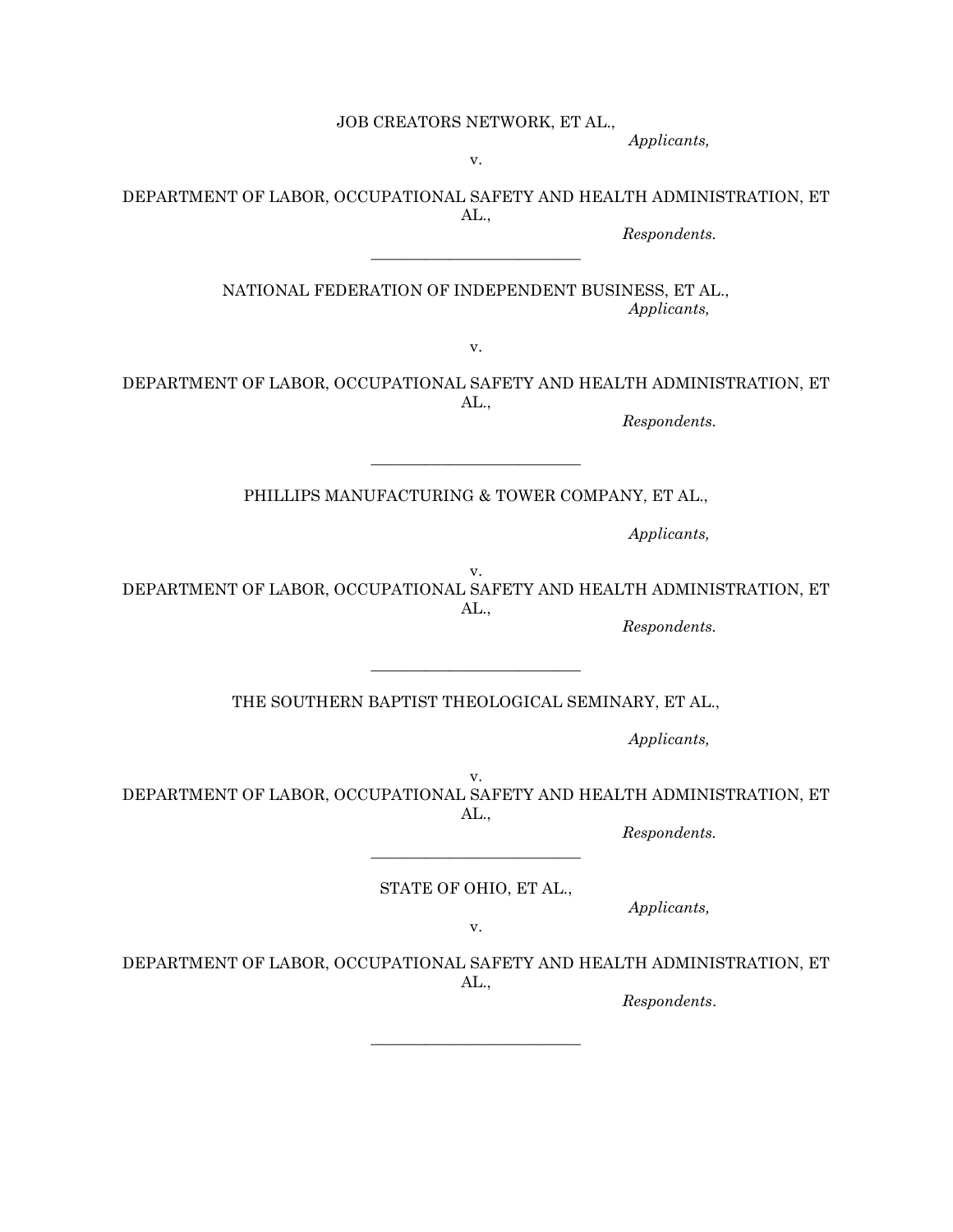BST HOLDINGS, LLC, ET AL.,

*Applicants*,

v.

DEPARTMENT OF LABOR, OCCUPATIONAL SAFETY AND HEALTH ADMINISTRATION, ET AL.,

*Respondents.*

HERITAGE FOUNDATION, ET AL.,

\_\_\_\_\_\_\_\_\_\_\_\_\_\_\_\_\_\_\_\_\_\_\_\_\_\_\_

*Applicants,*

v.

DEPARTMENT OF LABOR, OCCUPATIONAL SAFETY AND HEALTH ADMINISTRATION, ET AL.,

\_\_\_\_\_\_\_\_\_\_\_\_\_\_\_\_\_\_\_\_\_\_\_\_\_\_\_

*Respondents.*

WORD OF GOD FELLOWSHIP, INC. D/B/A DAYSTAR TELEVISION NETWORK, ET AL., *Applicants,*

v.

DEPARTMENT OF LABOR, OCCUPATIONAL SAFETY AND HEALTH ADMINISTRATION, ET AL.,

*Respondents.*

ASSOCIATED BUILDERS AND CONTRACTORS, INC., ET AL., *Applicants,*

\_\_\_\_\_\_\_\_\_\_\_\_\_\_\_\_\_\_\_\_\_\_\_\_\_\_\_

v.

DEPARTMENT OF LABOR, OCCUPATIONAL SAFETY AND HEALTH ADMINISTRATION, ET AL.,

\_\_\_\_\_\_\_\_\_\_\_\_\_\_\_\_\_\_\_\_\_\_\_\_\_\_\_

*Respondents.*

SCOTT BEDKE, IN HIS OFFICIAL CAPACITY AS SPEAKER OF THE IDAHO HOUSE OF REPRESENTATIVES, ET AL.,

*Applicants,*

v.

DEPARTMENT OF LABOR, OCCUPATIONAL SAFETY AND HEALTH ADMINISTRATION, ET AL.,

\_\_\_\_\_\_\_\_\_\_\_\_\_\_\_\_\_\_\_\_\_\_\_\_\_\_\_

*Respondents.*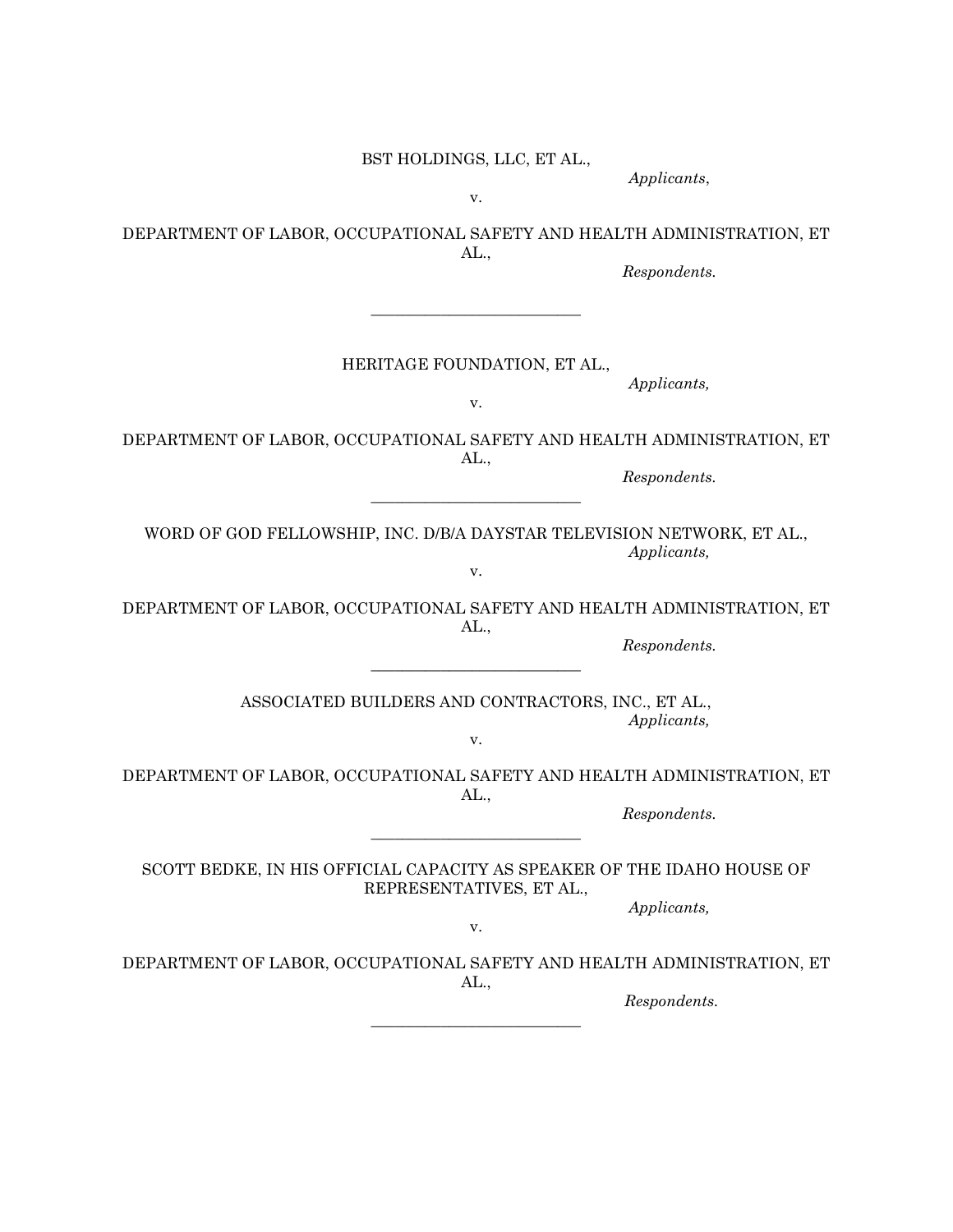| REPUBLICAN NATIONAL COMMITTEE,                                                 |              |
|--------------------------------------------------------------------------------|--------------|
| V.                                                                             | Applicant,   |
| DEPARTMENT OF LABOR, OCCUPATIONAL SAFETY AND HEALTH ADMINISTRATION, ET<br>AL., |              |
|                                                                                | Respondents. |
| BETTEN CHEVROLET, INC.,                                                        |              |
| V.                                                                             | Applicant,   |
| DEPARTMENT OF LABOR, OCCUPATIONAL SAFETY AND HEALTH ADMINISTRATION, ET<br>AL., |              |
|                                                                                | Respondents. |
| BENTKEY SERVICES, LLC, DBA THE DAILY WIRE,                                     |              |
| v.                                                                             | Applicant,   |
| DEPARTMENT OF LABOR, OCCUPATIONAL SAFETY AND HEALTH ADMINISTRATION, ET<br>AL., |              |
|                                                                                | Respondents. |
| FABARC STEEL SUPPLY, INC., ET AL.,                                             |              |
| V.                                                                             | Applicants,  |
| DEPARTMENT OF LABOR, OCCUPATIONAL SAFETY AND HEALTH ADMINISTRATION, ET         |              |

AL.,

 $\mathcal{L}=\mathcal{L}$ 

 *Respondents.*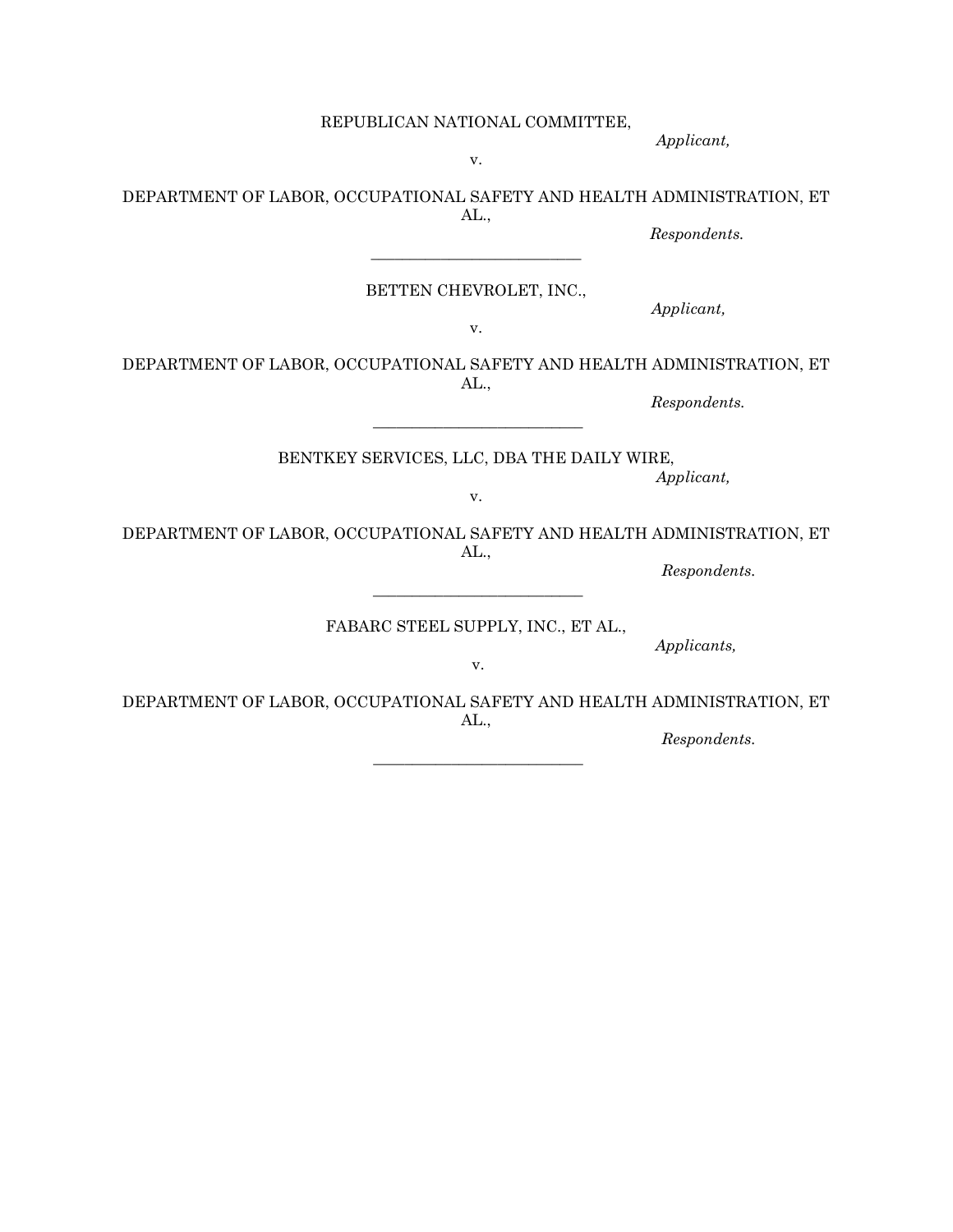i

### **MOTION FOR LEAVE TO FILE AN AMICUS BRIEF**

The Foundation for Moral Law (the Foundation) respectfully moves for (1) leave to file the attached brief as *amicus curie* in support to the Emergency Applications for Administrative Stays and Stays of Administrative Action, and Alternative Petitions for Writ of Certiorari Before Judgment, filed between December 17 and December 22, 2021, (2) to file without providing 10 days' advance notice to the parties of the Foundation's intent to file; and (3) to file in unbound format on 8 1/2 - by - 11 inch paper rather than in booklet form.

Because of expedited briefing schedule ordered by the Court and the announcement of the January 7, 2022 hearing, the Foundation did not seek consent of the parties to file.

*Amicus* Foundation is a 501(c)(3) nonprofit organization dedicated to the strict interpretation of the Constitution according to the intent of its Framers, to the preservation of limited government, and to the defense of the religious liberties and other liberties guaranteed by the Constitution. The Foundation believes OSHA's ETS violates the Constitution and will cause irreparable harm to the Applicants, to jobs, to the economy, to civil liberties, and to America as a whole.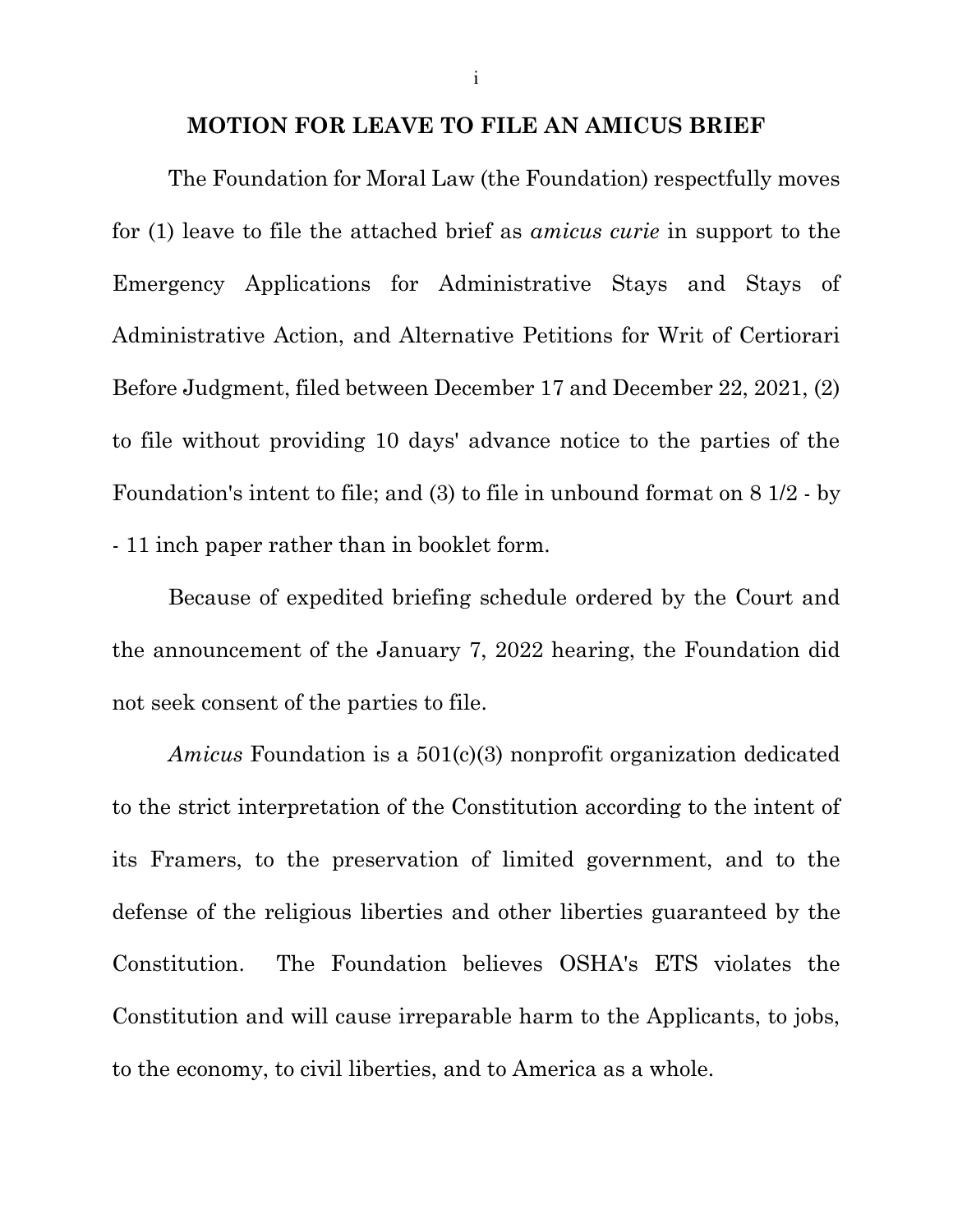*Amicus* believes the attached Brief, drafted in large part by a professor of constitutional law, will be useful to the Court in demonstrating the limited relevance of *Jacobson v. Massachusetts,* 197 U.S. 11 (1905) to the case at hand, the nonexistence of a federal police power, the limited governmental interest in compulsory vaccination because the vaccine only reduces symptoms but does not prevent the transmission of the COVID-19 virus, the limits on the power of government at all levels to regulate for the good of the individual, rather than for others affected by the individual person's actions, the ways compulsory vaccination violates not only religious liberty but other civil liberties as well, and the fact that the power to delegate legislative authority narrows when civil liberties are affected. The Brief also examines the January 3, 2022 Order on Preliminary Injunction issued by the U.S. District Court for the Northern District of Texas in *U.S. Navy Seals v. Biden,* Civil Action No. 4:21-cv-01236-O, and its relevance to the case at hand.

For the foregoing reasons, the Foundation respectfully requests that the Court grant its motion to file the attached *amicus* brief. The Foundation further requests leave to file the brief in unbound format on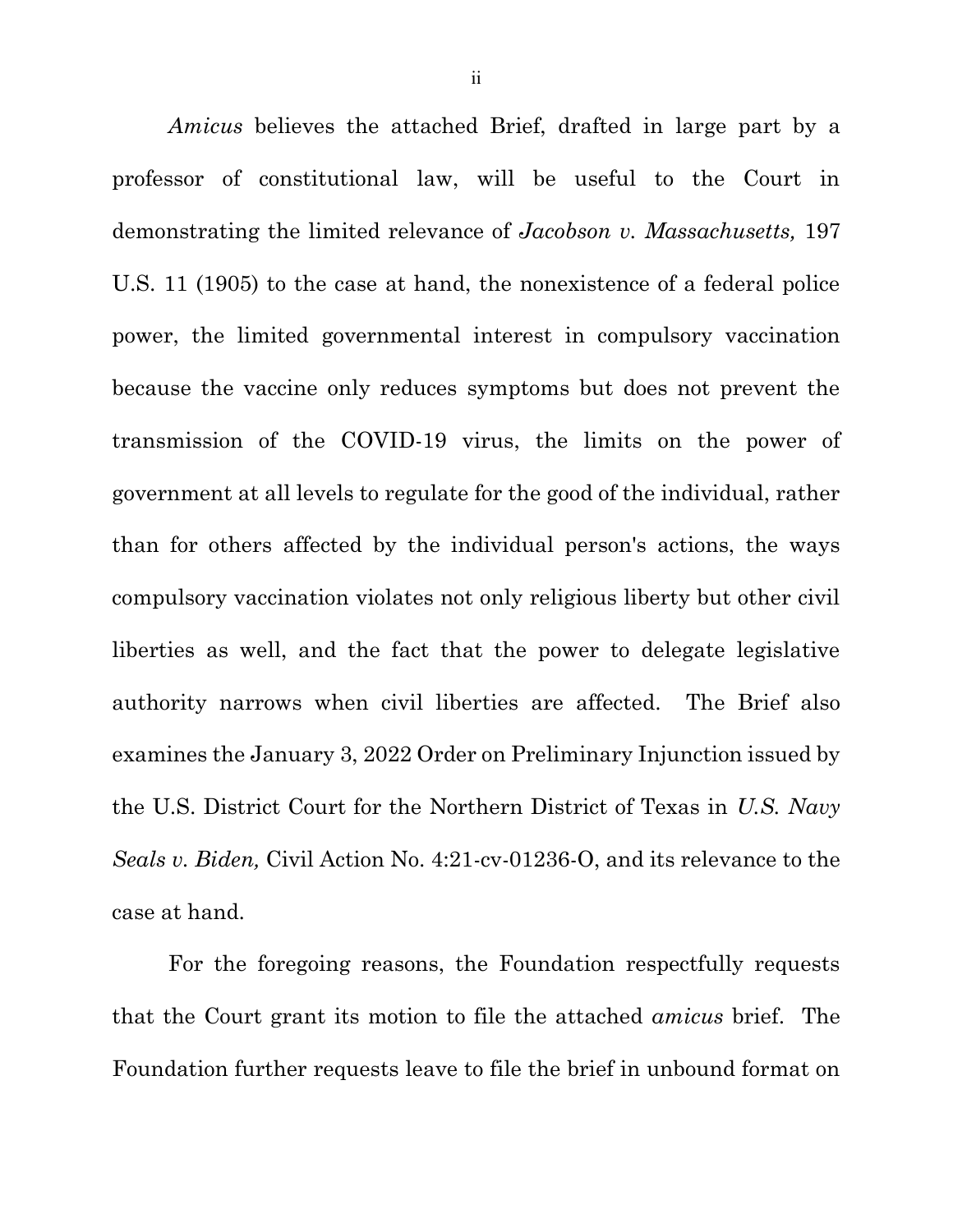8 1/2- by - 11 inch paper rather than in booklet form, and to file the brief without providing the 10 days' advance notice because of the expedited briefing ordered by the Court.

Respectfully submitted,

John A. Eidsmoe *Counsel of Record* Roy S. Moore Talmadge Butts Foundation for Moral Law One Dexter Avenue Montgomery, AL 36104 (334) 262-1245 eidsmoeja@juno.com

*Counsel for Amicus Curiae*

January 5, 2022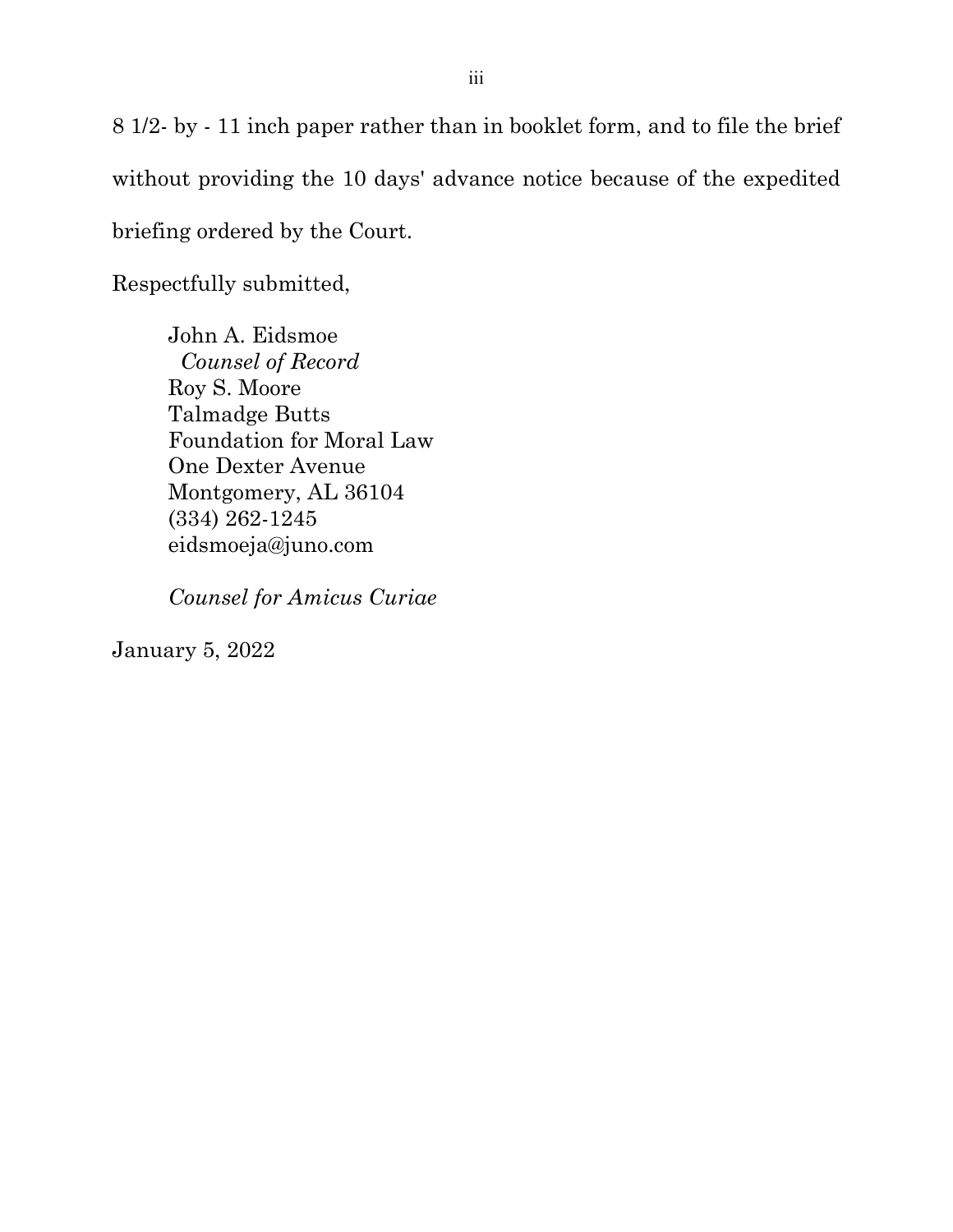#### Nos. 21A243, 21A244, 21A245, 21A246, 21A247, 21A248, 21A249, 21A250. 21A251, 21A252, 21A258, 21A259, 21A260, and 21A267

### **In the** Supreme Court of the United States

### IN RE: MCP NO. 165, OCCUPATIONAL SAFETY AND HEALTH ADMINISTRATION, ITERIM FINAL RULE: COVID-19 VACCINATION AND TESTING; EMERGENCY TEMPORARY STANDARD 86 FED. REG. 61402, ISSUED ON NOVEMBER 4, 2021

*On Applications for Stay or Injunction Pending Review of Petition for Writ of Certiorari to the United States Court of Appeals for the Sixth Circuit*

### **BRIEF OF FOUNDATION FOR MORAL LAW AS** *AMICUS CURIAE* **BRIEF IN SUPPORT OF APPLICANTS FOR STAY OR INJUNCTION PENDING REVIEW**

JOHN A. EIDSMOE\* \**Counsel of Record* ROY S. MOORE TALMADGE BUTTS FOUNDATION FOR MORAL LAW One Dexter Avenue Montgomery, AL 36104 (334) 262-1245 kayla@morallaw.org eidsmoeja@juno.com talmadge@morallaw.org

*Counsel for Amicus Curiae*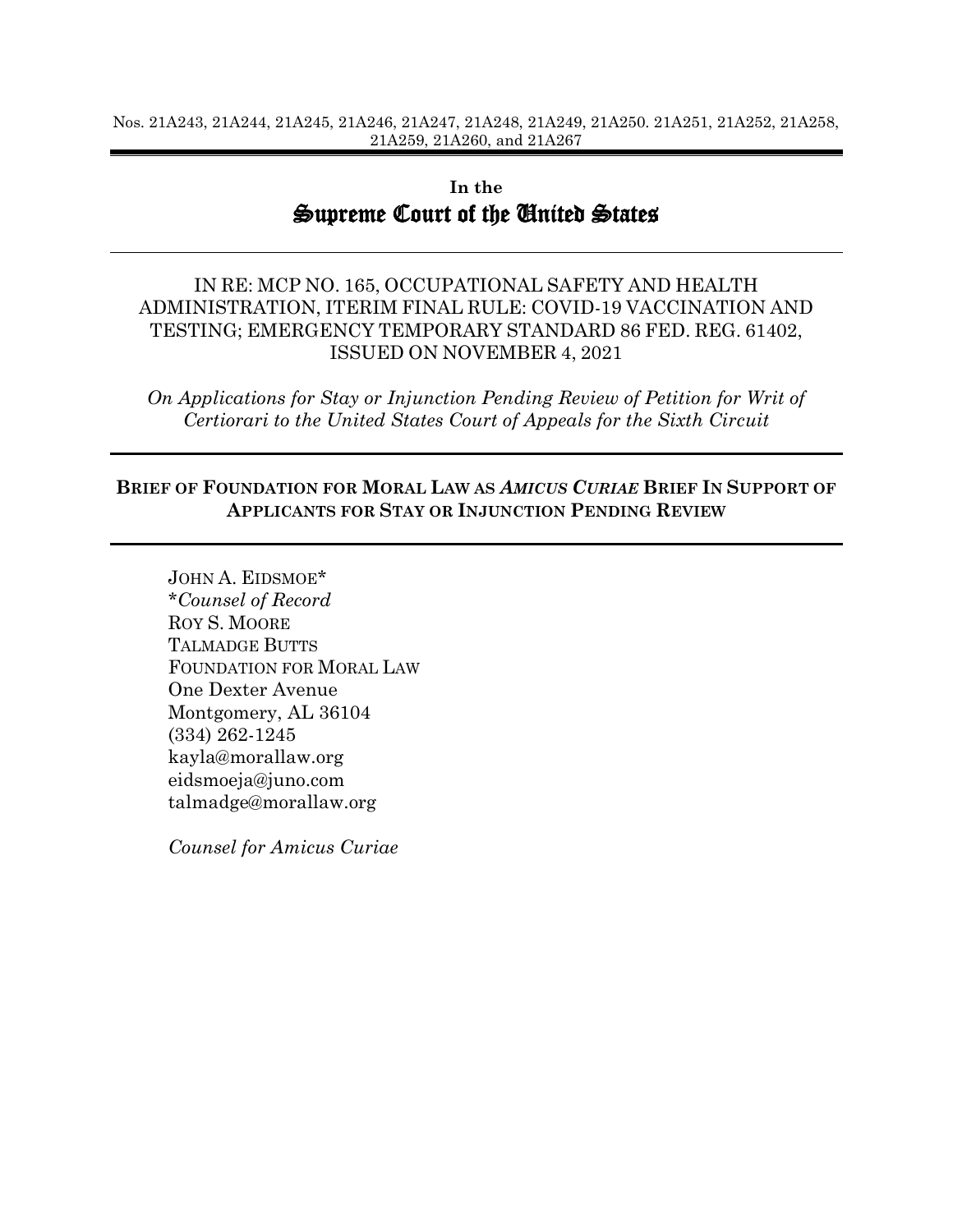## **TABLE OF CONTENTS**

| $\mathbf{I}$ . | The Constitution does not delegate a police power to the |  |
|----------------|----------------------------------------------------------|--|
| П.             | The power to delegate legislative authority narrows on   |  |
|                | III. U.S. NAVY SEALs v. Biden deserves this Court's      |  |
|                |                                                          |  |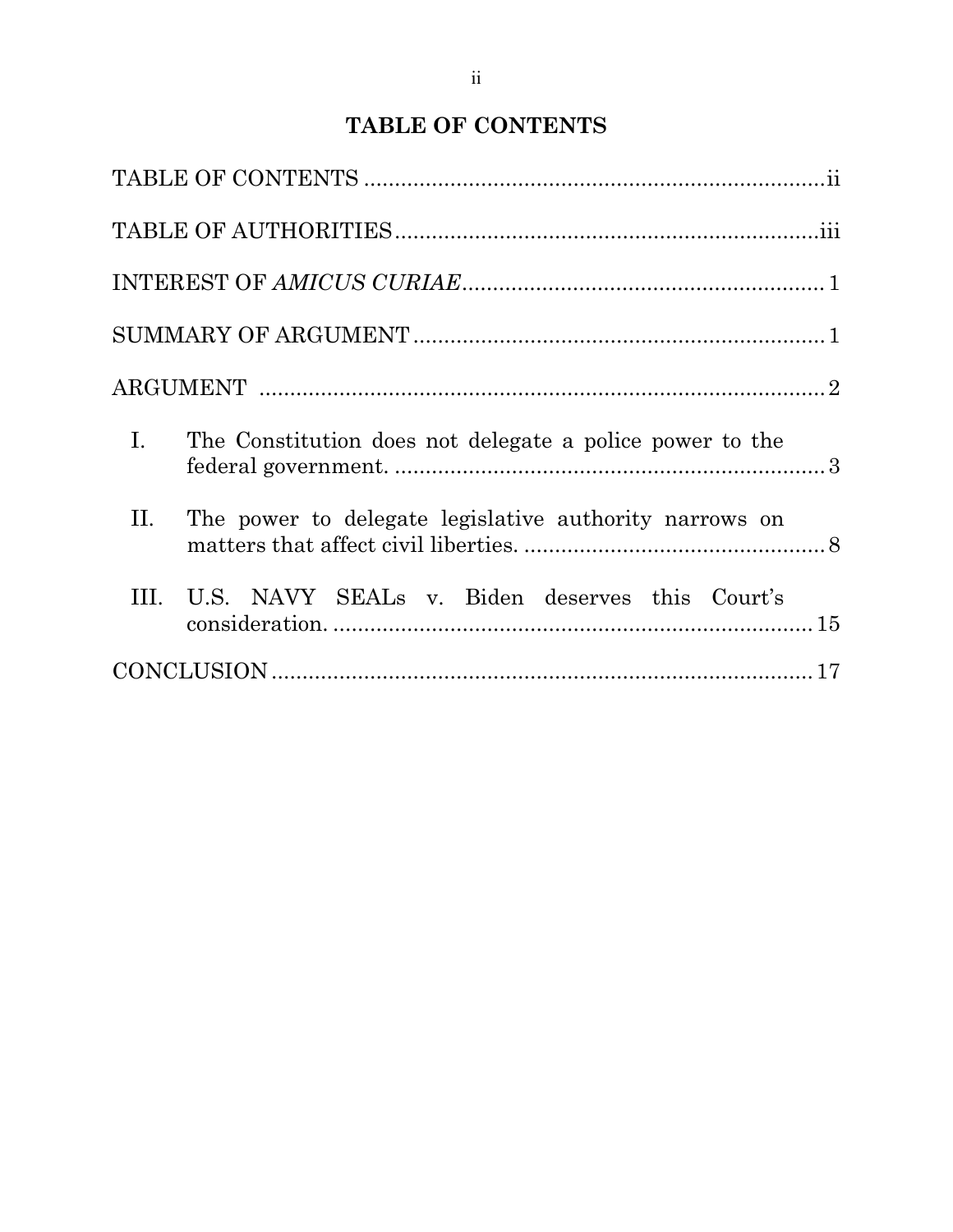## **TABLE OF AUTHORITIES**

### **Cases**

| Cruzan v. Director, Missouri Department of Health, |  |
|----------------------------------------------------|--|
| Elrod v. Burns,                                    |  |
| Furman v. Georgia                                  |  |
| Jacobson v. Massachusetts,                         |  |
| J.W. Hampton, Jr., & Co. v. United States,         |  |
| Marshall Field & Co. v. Clark,                     |  |
| Mistretta v. United States,                        |  |
| Orloff v. Willoughby,                              |  |
| Panama Refining Co. v. Ryan,                       |  |
| <i>Prince v. Massachusetts,</i>                    |  |
| <i>Thomas v. Review Board,</i>                     |  |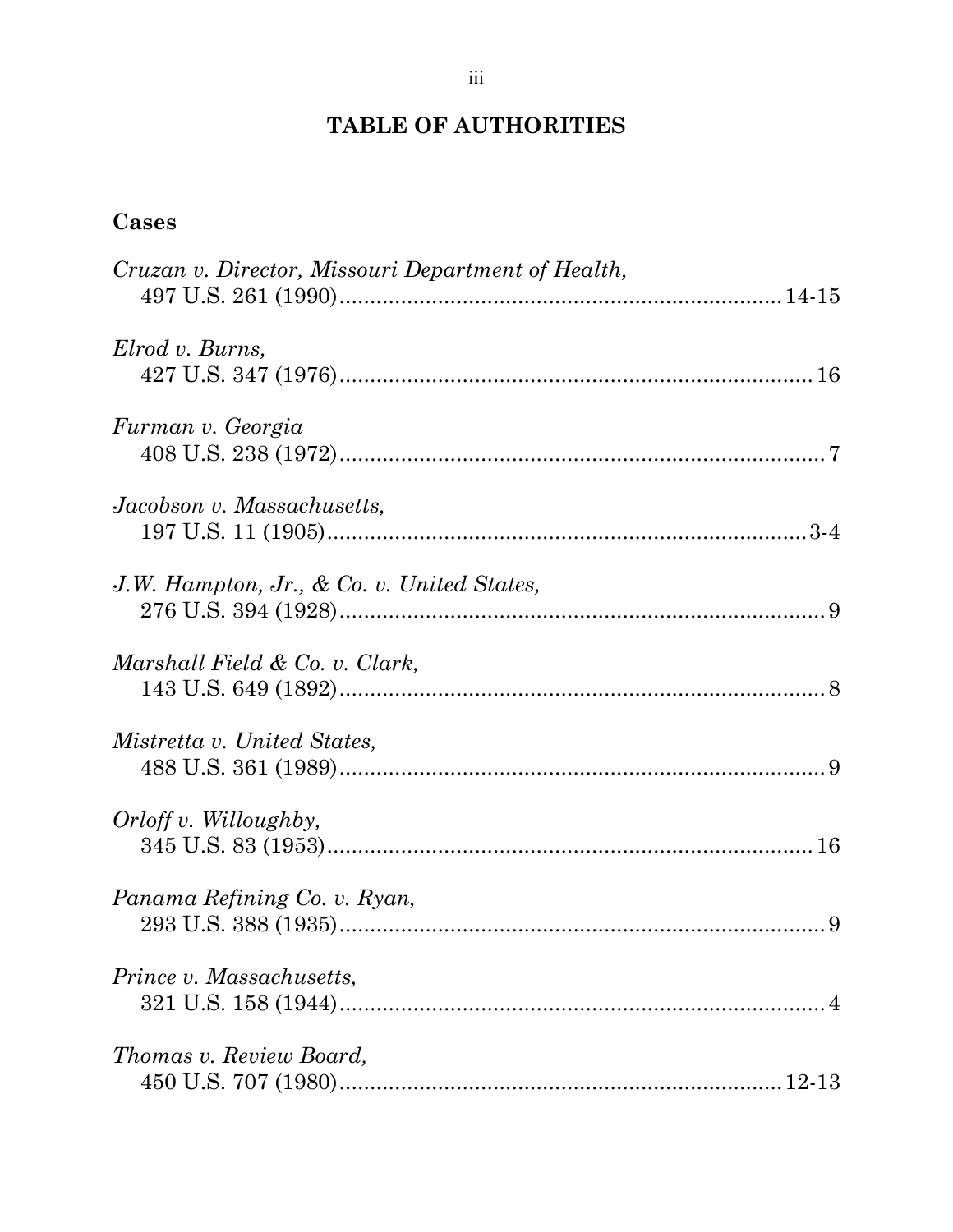| United States v. Robel,                                         |
|-----------------------------------------------------------------|
| United States v. Ballard,                                       |
| U.S. Navy Seals v. Biden,                                       |
| <i>Washington v. Harper,</i>                                    |
| Wayman v. Southard,                                             |
| <b>Constitution and Statutes</b>                                |
|                                                                 |
| OSHA Emergency Temporary Standard, November 5, 2021 passim      |
| Occupational Safety and Health Act, Public Law 91-596, 84 Stat. |
|                                                                 |
| <b>Other</b>                                                    |

| Frontline Doctors, Amicus Brief, In. Re. MCP No. 165,                 |  |
|-----------------------------------------------------------------------|--|
| Occupaional Safety and Health Administration, Filed December          |  |
|                                                                       |  |
| Gerke, S. et al., Applying the proportionality principle to COVID-    |  |
| 19 antibody testing, Journal of Law and the Biosciences, Vol. 7, Iss. |  |
| 1, Aug. 4, 2020, $available$ $at:$                                    |  |
| https://academic.oup.com/jlb/article/7/1/lsaa058/5878809  11          |  |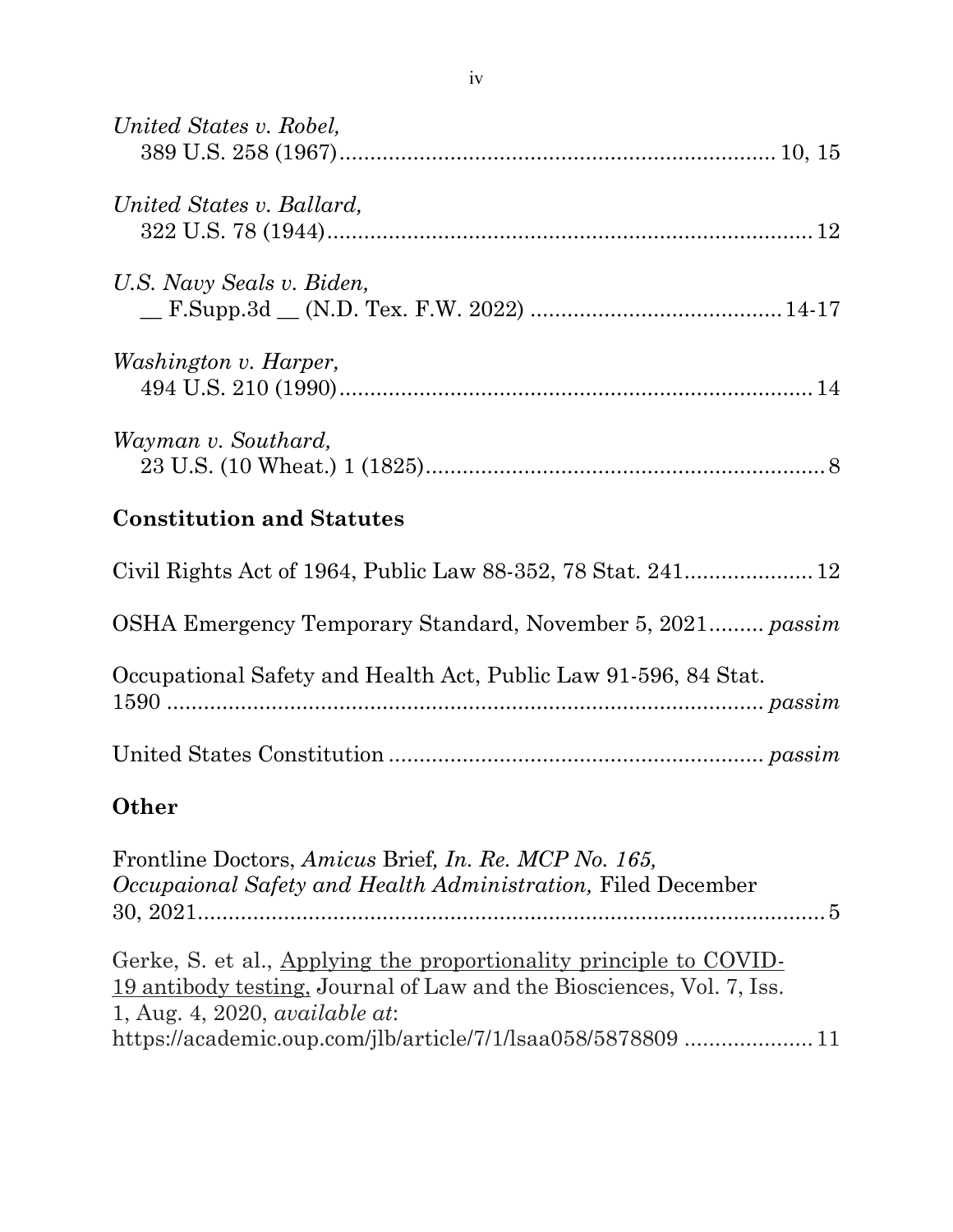| "Limiting the State's Police Power: Judicial Reaction to John Stuart<br>Mill," University of Chicago Law Review: Vol. 37 : Iss. 3, Article 9                                        |  |
|-------------------------------------------------------------------------------------------------------------------------------------------------------------------------------------|--|
| Madison, James, Summary of Madison's Remarks (10 January<br>1794), Annals of Congress, House of Representatives, 3rd Congress,                                                      |  |
|                                                                                                                                                                                     |  |
| The National Catholic Bioethics Center, Vaccine Exemption<br>Resource for Individuals, (July 7, 2021) https://catholic-<br>factchecking.com/2021/07/vaccine-exemption-resource-for- |  |
|                                                                                                                                                                                     |  |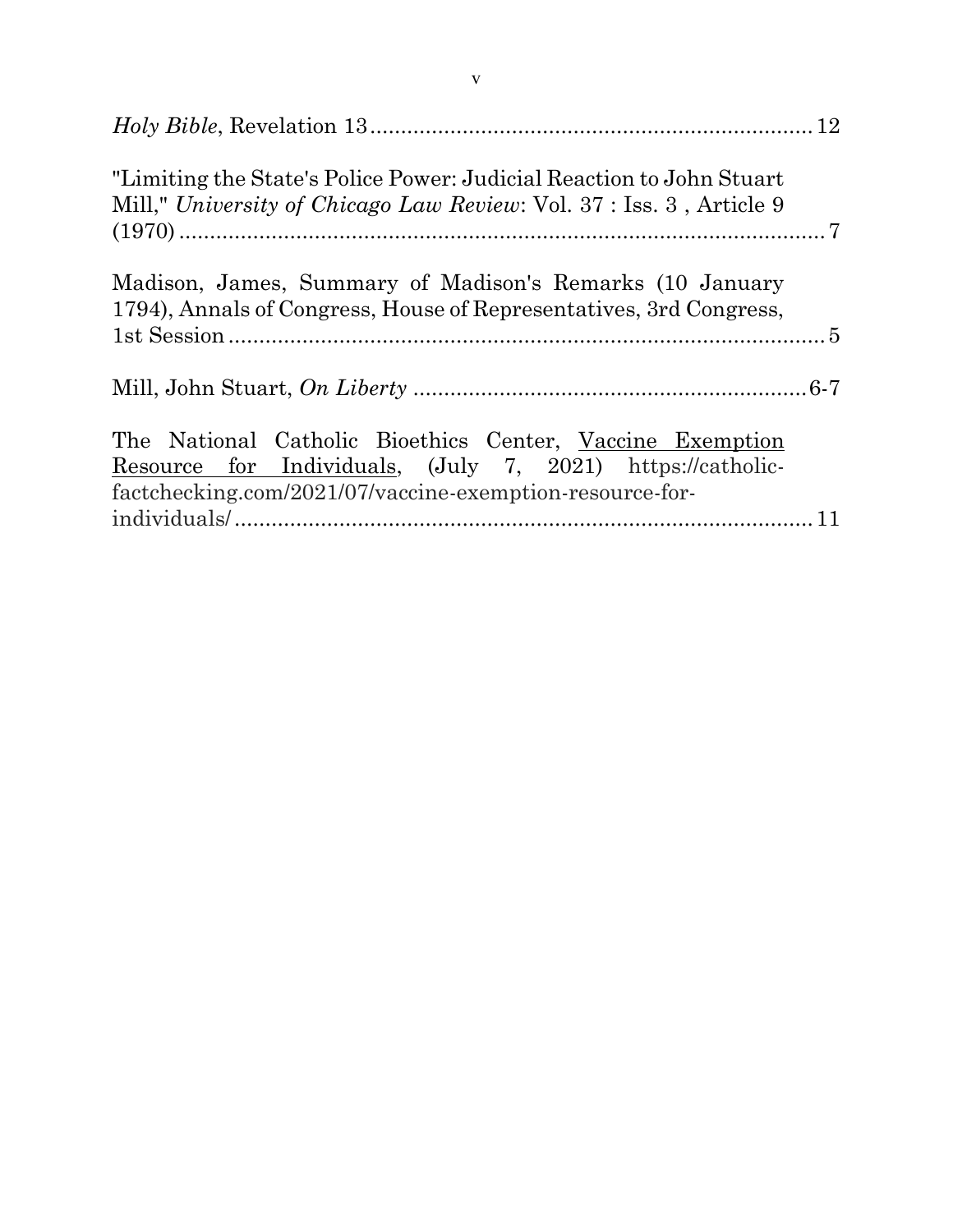### **INTEREST OF** *AMICUS CURIAE<sup>1</sup>*

*Amicus* Foundation for Moral Law is a 5019c)(3) nonprofit organization dedicated to the strict interpretation of the Constitution as intended by its Framers, to keeping government within its constitutional limits, and to the defense of religious liberty and other liberties guaranteed by the Constitution. The Foundation believes the OSHA ETS at issue in this case has been issued without constitutional authority and is an unconstitutional violation of religious liberties and other fundamental rights.

### **SUMMARY OF ARGUMENT**

The Covid-19 vaccinations are probably the most controversial medical treatment in world history. To enforce universal compliance with its vaccine mandate, the President has ordered the Occupational Safety and Health Administration (OSHA) to impose an Emergency Temporary Standard (ETS) that is neither emergency nor temporary and that, if allowed to stand, would set a precedent empowering the executive branch of the federal government to regulate all aspects of American life.

<sup>1</sup> Because of the expedited briefing schedule ordered by the Court, *Amicus* has neither sought nor received consent from the parties. Pursuant to Rule 37.6, no party or party's counsel authored this brief in whole or in part, or contributed money that was intended to fund its preparation or submission; and no person other than *amicus curiae,*  its members, or its counsel, contributed money that was intended to fund the preparation or submission of this brief.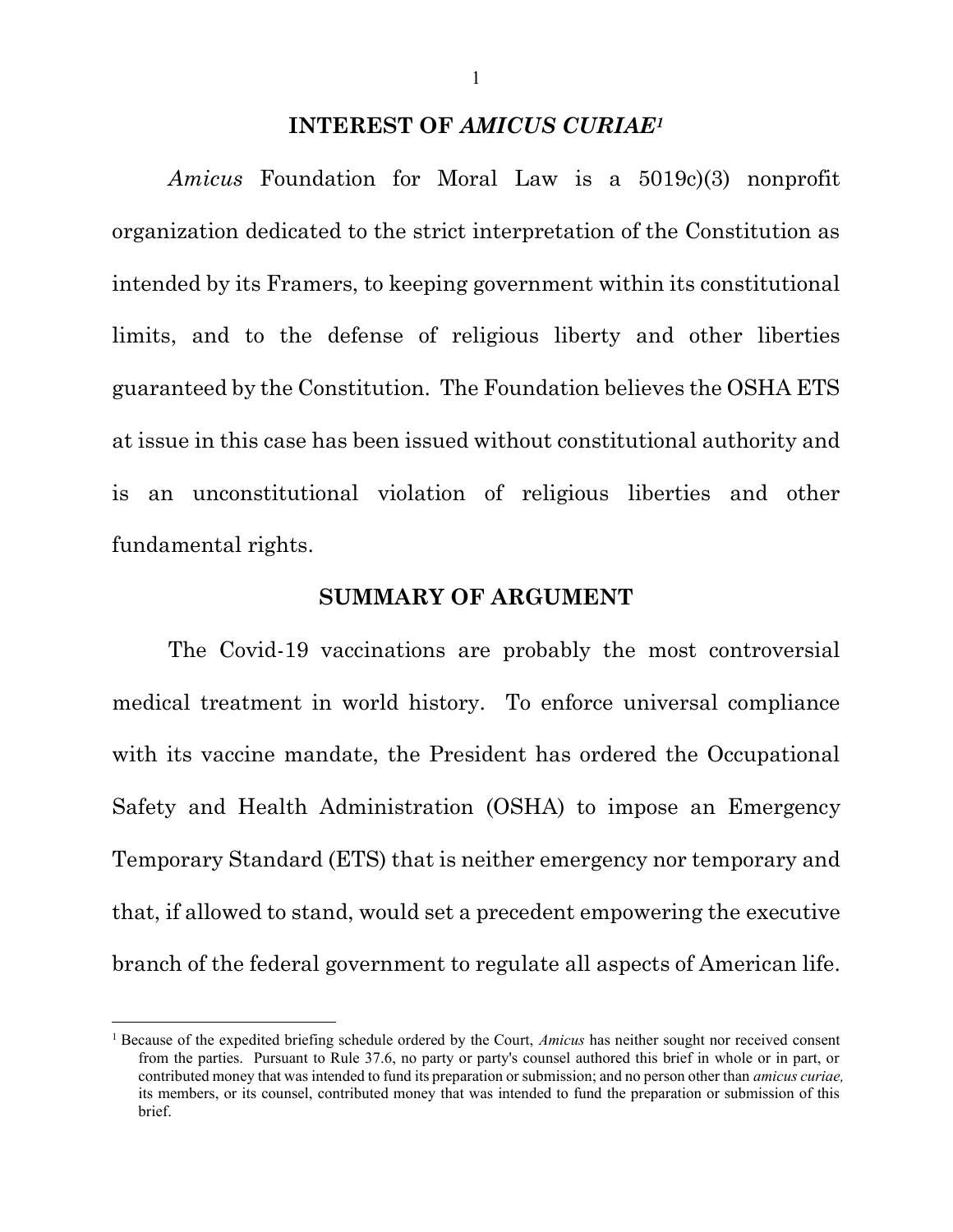This ETS is not authorized by the Constitution, constitutes an unconstitutional delegation of legislative power, violates religious liberty and other fundamental rights, and will not accomplish its intended goals.

If Applicants are forced to wait while the courts run their normal course, they will suffer irreparable harm including loss of their jobs, careers, and livelihood for themselves and their families. This is completely unnecessary, but only this Court's timely intervention can prevent this irreparable harm.

### **ARGUMENT**

In America today, anyone who wants a COVID-19 vaccine can get one.

But some choose not to get the vaccine. Some make that choice for medical reasons, others for religious and moral reasons, others for political reasons, still others for reasons known only to them.

Despite an unparalleled media campaign, vilifying their critics, ridiculing those who question their conclusions, rewarding those who capitulate, and de-platforming those who dissent, a substantial portion of the American public remains unpersuaded that vaccination is a good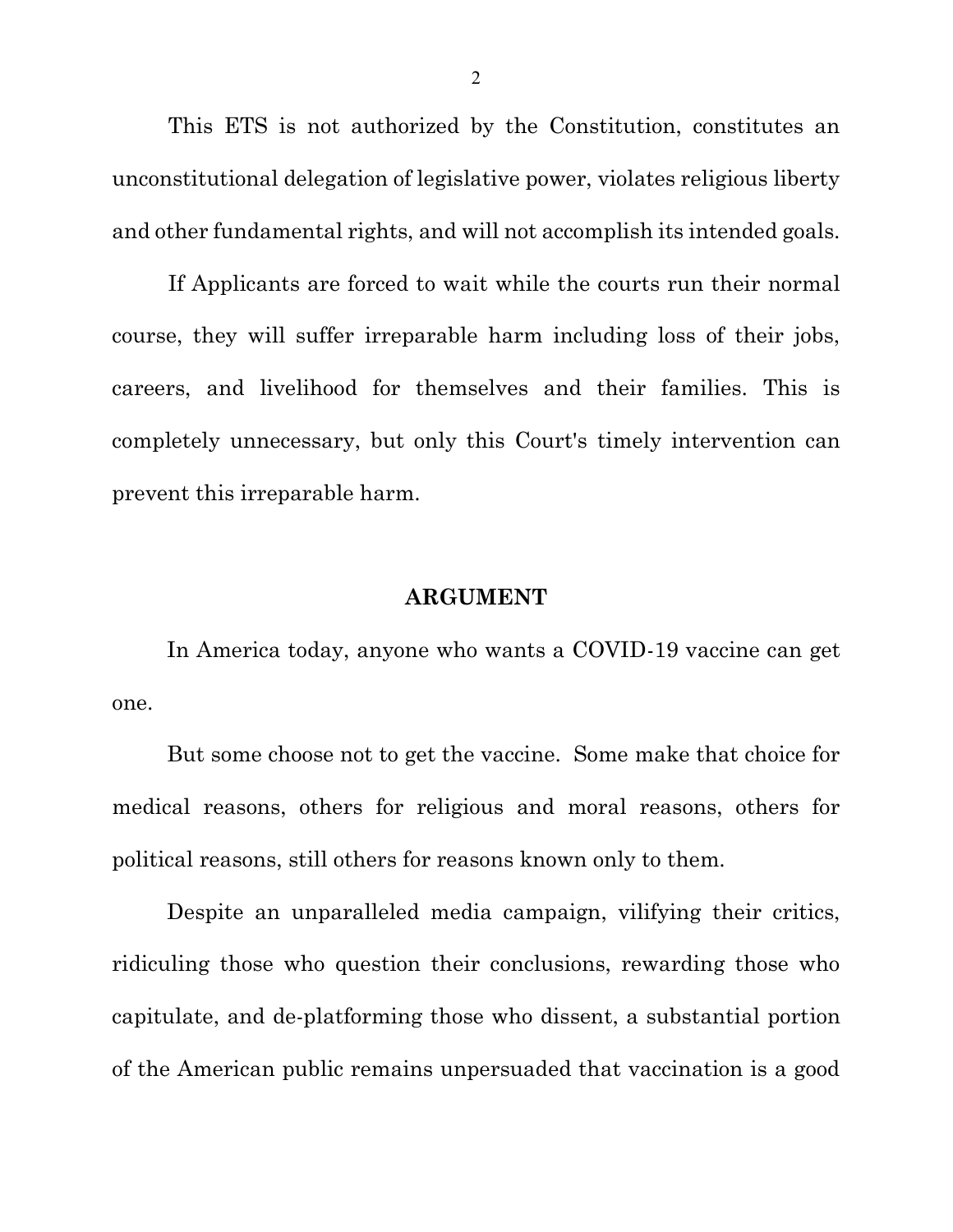idea. Having failed to persuade, vaccine proponents are resorting to coercion instead.

And that's the underlying reason behind this case.

# **I. The Constitution does not delegate a police power to the federal government.**

The Briefs of Union Petitioners and the Constitutional Accountability Center argue that the Occupational Safety and Health Act (OSH Act) validly delegates to the Occupational Safety and Health Administration (OSHA) the authority to impose compulsory vaccinations.

However, Congress cannot delegate power it does not possess, any more than a person can give money he/she does not have. And Congress does not have power to impose compulsory vaccinations; therefore, Congress cannot delegate the power to impose compulsory vaccinations.

*Jacobson v. Massachusetts,* 197 U.S. 11 (1905), is often cited as authority for the mandatory vaccination. The Foundation believes *Jacobson* does not support OSHA's Emergency Temporary Standard (ETS) for the following reasons:

(1) *Jacobson* involved a state law that empowered health departments to compel vaccinations to prevent the spread of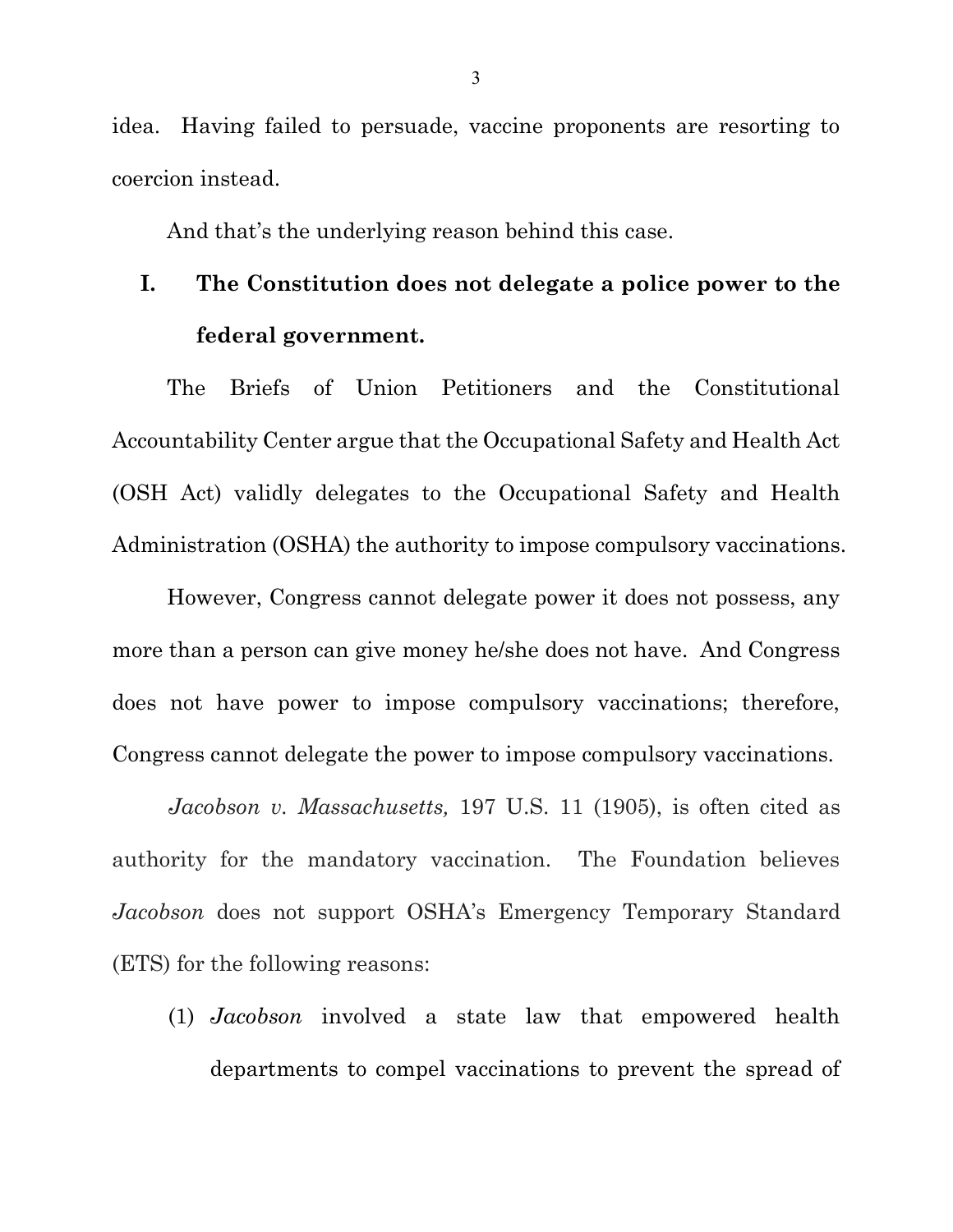smallpox. States, it is generally agreed, have a police power to legislate for the health, safety, welfare, and morals of the people, subject to the limitations of the federal and state constitutions. But the federal government has no such police power, so *Jacobson* does not apply to OSHA's ETS.

- (2) Mr. Jacobson simply argued that the law violated his right to decline vaccination; he did not raise a religious objection to vaccination.<sup>2</sup>
- (3) *Jacobson* did restrict the state's authority to regulate in ways that are "beyond all question, a plain, palpable invasion of rights secured by the fundamental law," i.e., constitutional guarantees in our Bill of Rights.
- (4) *Jacobson* is a 1905 case, decided before the courts developed the "strict scrutiny" doctrine that government can infringe fundamental rights only by demonstrating a compelling state interest that cannot be achieved by less restrictive means.

<sup>2</sup> A subsequent case, *Prince v. Massachusetts,* 321 U.S. 158 (1944), said that "The right to practice religion freely does not include liberty to expose the community or the child to communicable disease or the latter to ill health or death." However, that was dicta, not holding. *Prince* involved a Jehovah's Witness who had her child with her while preaching in public, and no issue of disease or epidemic was present in the case. And as the Court expressly said in *Prince,* "Our ruling does not extend beyond the facts the case presents."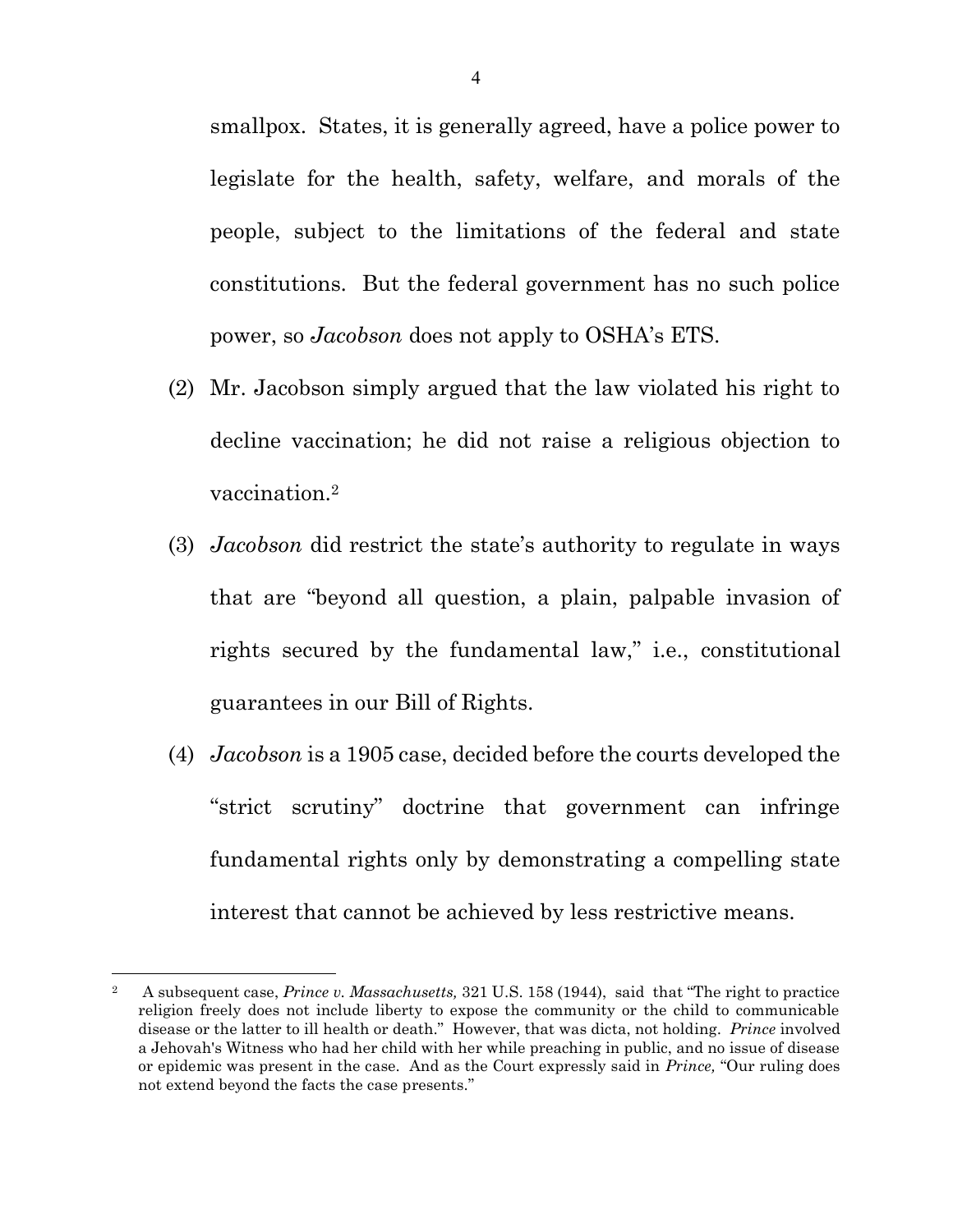In 1794, Congress considered a proposal to aid Haitian refugees,

but Congressman James Madison, often called the Father of the

Constitution, objected:

Mr. Madison wished to relieve the sufferers, but was afraid of establishing a dangerous precedent, which might hereafter be perverted to the countenance of purposes very different from those of charity. He acknowledged, for his own part, that he could not undertake to lay his finger on that article in the Federal Constitution which granted a right of Congress of expending, on objects of benevolence, the money of their constituents.<sup>3</sup>

Except for a misplaced reference to the commerce clause, Respondents are unable to lay their fingers upon any portion of the Constitution that gives to the federal government a police power, much less a police power that includes compulsory vaccinations. It is axiomatic that Congress cannot delegate a power it does not possess.

Furthermore, the federal interest in mandatory vaccination is not as substantial as the Biden Administration suggests. As the *Amicus*  Brief of Frontline Doctors, pp. 3-9, convincingly documents, COVID-19 injections do not create immunity; they only treat symptoms. The vaccines do not prevent people from contracting COVID-19 nor from

<sup>3</sup> Summation of Madison's Remarks (10 January 1974), Annals of Congress, House of Representatives, 3rd Congress, 1st Session, p. 170.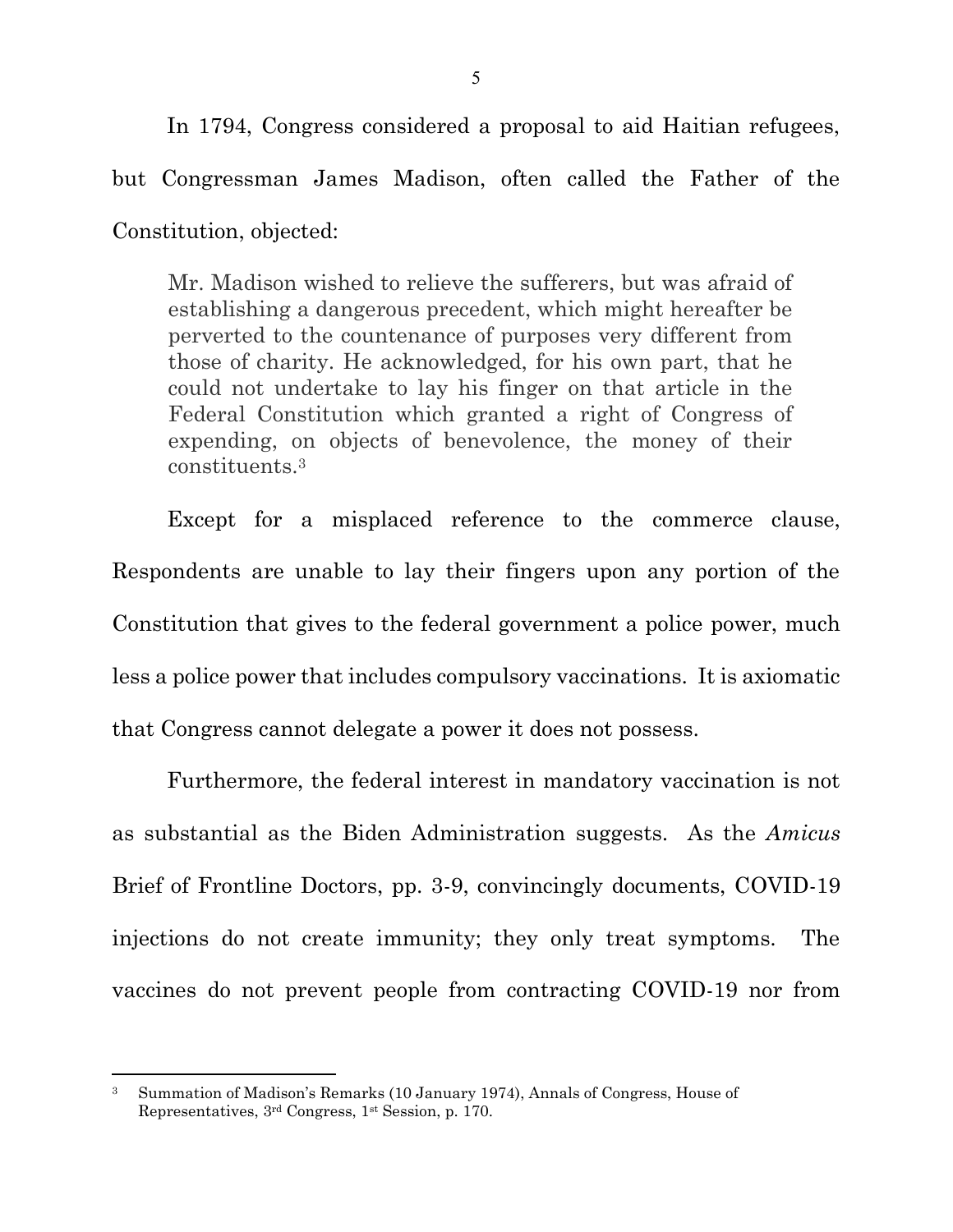spreading COVID-19 to others. They only make the symptoms less severe.<sup>4</sup>

If so, the government's interest in preventing the spread of COVID-19 is not served by mandatory vaccinations. At most, mandatory vaccinations only make the symptoms less severe for infected persons. And that means the government interest is far more minimal.

Although American jurisprudence has not fully accepted the libertarian principles of John Stuart Mill, his observations in *On Liberty*  continue to resonate with many:

...the sole end for which mankind are warranted, individually or collectively, in interfering with the liberty of action of any of their number, is self-protection. That the only purpose for which power can be rightfully exercised over any member of a civilised community, against his will, is to prevent harm to others. His own good, either physical or moral, is not a sufficient warrant. He cannot rightfully be compelled to do or forbear because it will be better for him to do so, because it will make him happier, because, in the opinion of others, to do so would be wise, or even right. These are good reasons for remonstrating with him, or reasoning with him, or persuading him, or entreating him, but not for compelling him, or visiting him with any evil in case he do otherwise. To justify that, the conduct from which it is desired to deter him must be calculated to produce evil to some one else. The only part of the conduct of any one, for which he is amenable to society, is that which concerns others. In the part which merely concerns

6

<sup>4</sup> Arguably, by making the symptoms less severe, vaccination could encourage people who do not know they are infected to interact with others, thereby facilitating rather than inhibiting the spread of COVID-19.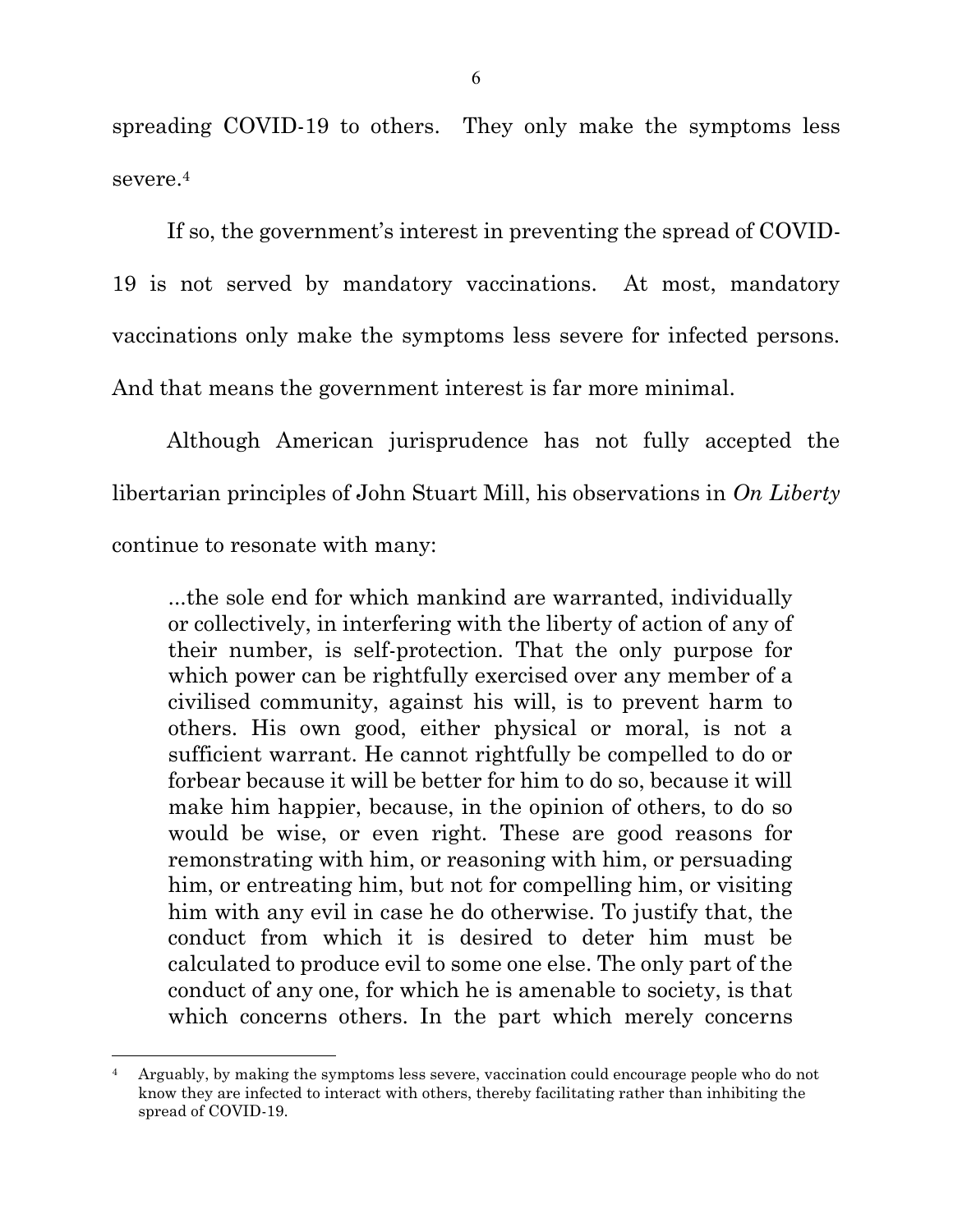himself, his independence is, of right, absolute. Over himself, over his own body and mind, the individual is sovereign.<sup>5</sup>

Justice Rehnquist, joined by Chief Justice Burger and Justices Blackmun

and Powell, wrote in dissent in *Furman v. Georgia,* 408 U.S. 238, 467

(1972):

The Framers of the Constitution would doubtless have agreed with the great English political philosopher John Stuart Mill when he observed:

'The disposition of mankind, whether as rulers or as fellow-citizens, to impose their own opinions and inclinations as a rule of conduct on others, is so energetically supported by some of the best and by some of the worst feelings incident to human nature, that it is hardly ever kept under restraint by anything but want of power.' *On Liberty* 28 (1885).

Even for state governments, which have a police power, that power

may only be exercised to regulate an individual's conduct that affects the

rights and interests of other people. The state's power to regulate an

individual's conduct that affects only himself/herself is much more limited.

<sup>5</sup>Editors, Law Review (1970) "Limiting the State's Police Power: Judicial Reaction to John Stuart Mill," *University of Chicago Law Review*: Vol. 37 : Iss. 3 , Article 9. Available at: https://chicagounbound.uchicago.edu/uclrev/vol37/iss3/9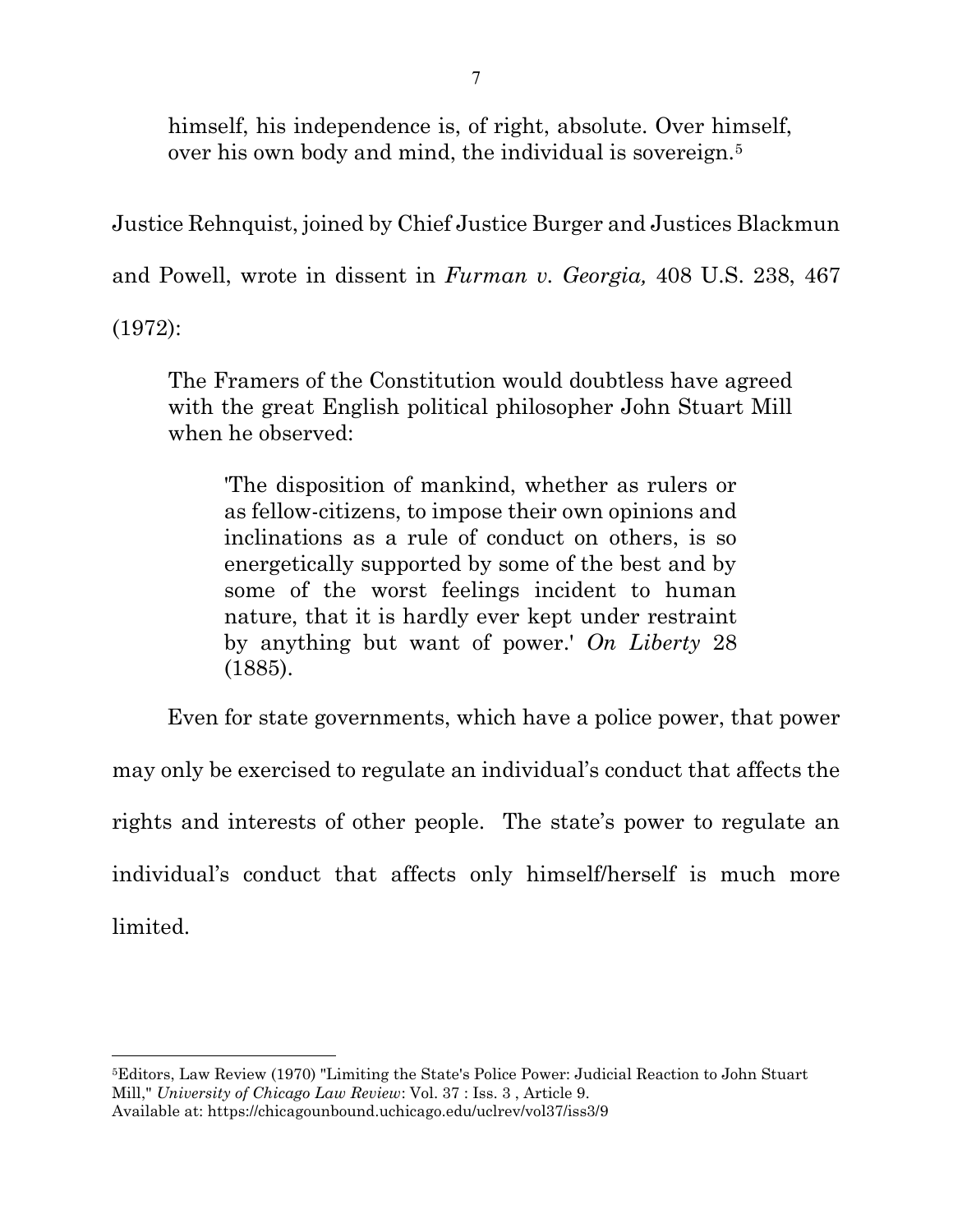And the federal government does not have even this limited police power.

## **II. The power to delegate legislative authority narrows on matters that affect civil liberties.**

The doctrine, *delegata potestas non potest delegari,* simply means that no delegated powers can be further delegated. Powers that the people of the United States through the U.S. Constitution have delegated to one branch of government may not be redelegated by that branch to another branch of government. One purpose of the rule is to respect the wishes of the people when they determined that that power should vest, or reside permanently, with one branch of government. Another is to preserve accountability, so that a branch of government may not evade responsibility and accountability by passing its duties to another branch.

Propounded by Chief Justice Marshall in *Wayman v. Southard,* 23 U.S. (10 Wheat.) 1, 41-43 (1825), the doctrine was articulated by the U.S. Supreme Court in *Marshall Field & Co. v. Clark,* 143 U.S. 649, 692 (1892): "That [C]ongress cannot delegate legislative power to the president is a principle universally recognized as vital to the integrity and maintenance of the system of government ordained by the Constitution."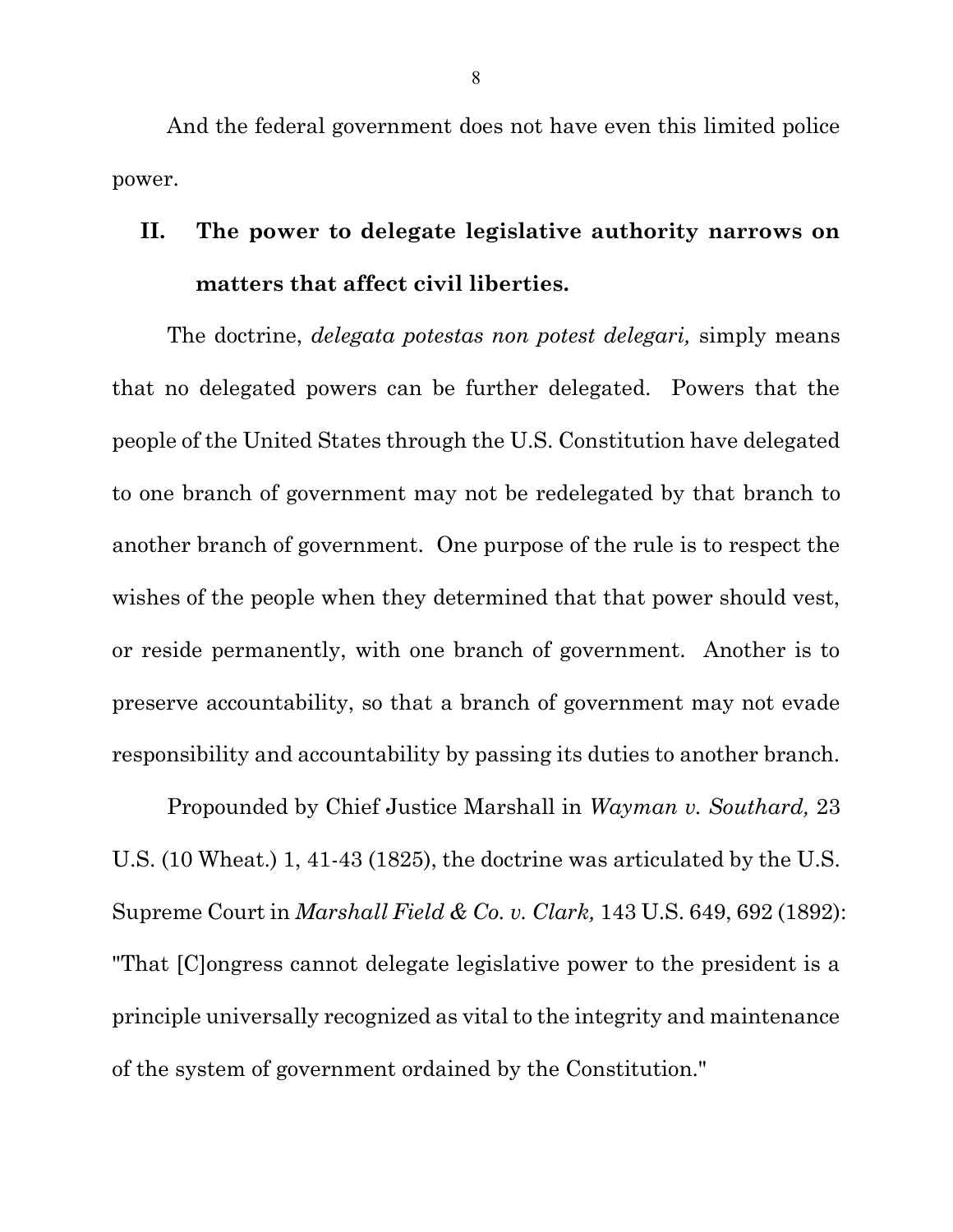As the administrative state grew in the 1900s, the courts rejected numerous challenges based on the nondelegation doctrine, so much so that some have considered nondelegation an outmoded doctrine. But the courts never rejected or overruled the doctrine itself. Rather, the Court has interpreted the doctrine to mean that although the legislature may not delegate legislative authority, it may delegate "rule-making authority," giving executive agencies the authority to adopt rules that interpret the laws adopted by the legislature. But as the Court recognized in *Mistretta v. United States,* 488 U.S. 361 (1989) and other cases, the fine line between legislative authority and rule-making authority is sometimes difficult to draw. Generally, the courts will uphold a legislature's delegation as "rule-making authority" if the legislature has given the executive agency reasonably clear guidelines or criteria by which to make the rules, which rules are expected to be interpretations of the law the legislature has adopted. This is the "intelligible principle" rule articulated in *J.W. Hampton, Jr., & Co. v. United States,* 276 US. 394, 409 (1928); see also, *Panama Refining Co. v. Ryan,* 293 U.S. 388 (1935), in which the Court struck down regulations on petroleum shipping because the statute authorizing such regulations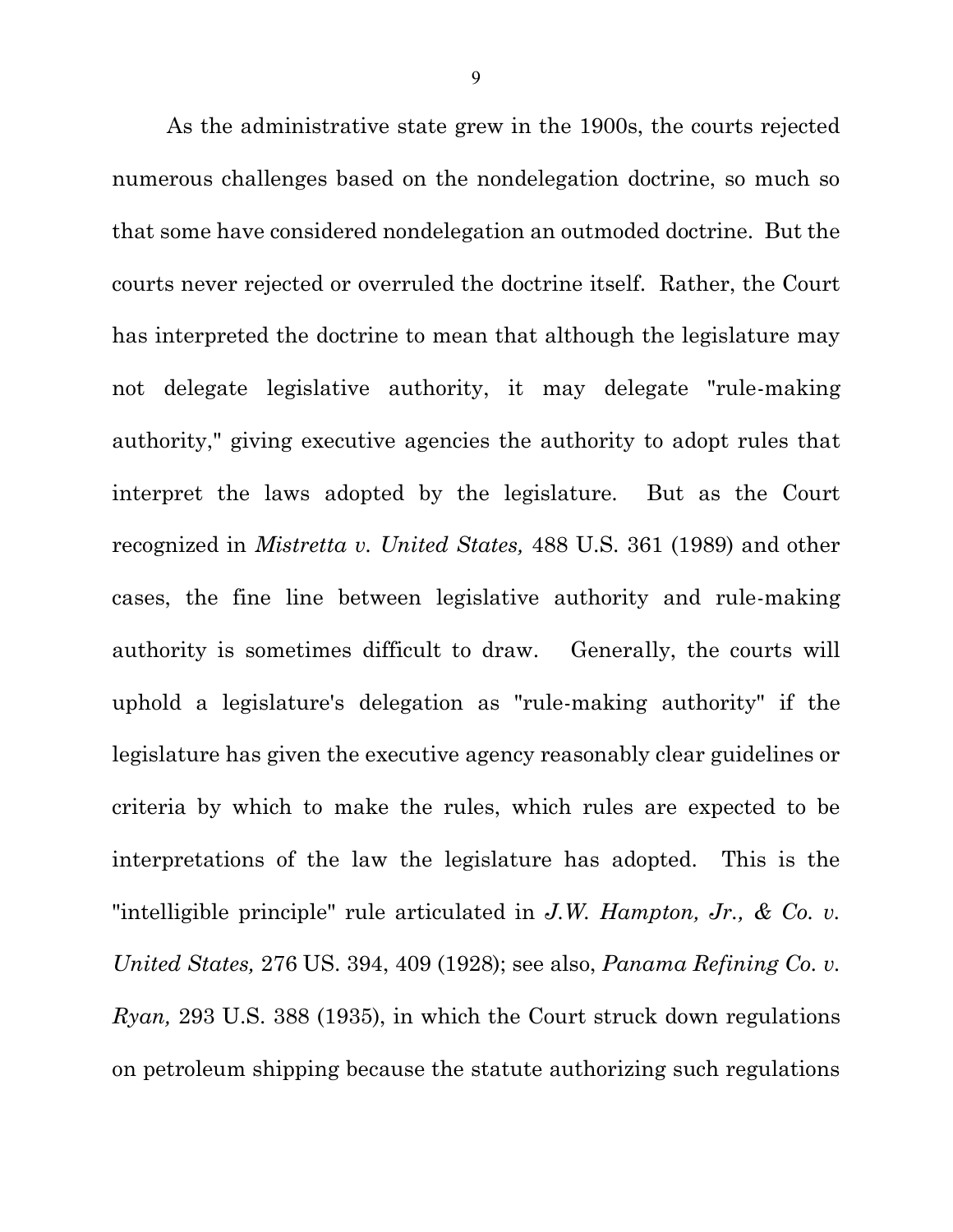did not specify circumstances or conditions that would allow regulation, criteria to guide the President's course of regulation, or required findings enabling the President to regulate petroleum transportation. Rather, the Court said, the statute gave "the President an unlimited authority to determine the policy and to lay down the prohibition, or not to lay it down, as he may see fit." *Id.* at 415. Since that time, the courts have usually upheld delegations, not because they rejected the nondelegation doctrine, but because they found that in each of these cases the doctrine was not violated.

In determining whether the delegation guidelines or criteria are reasonably clear, the Court said in *United States v. Robel,* 389 U.S. 258 274-75 (1967) that while legislatures "ordinarily may delegate power under broad standards..., [the] area of permissible indefiniteness narrows ... when the regulation ... potentially affects fundamental rights."

Clearly, the issue of compulsory vaccination affects fundamental rights. Thousands, probably millions, <sup>6</sup> of Americans object to the COVID-19 vaccine for religious reasons, including the following:

<sup>6</sup> A constitutional violation is worthy of this Court's attention even if only one person's rights are affected.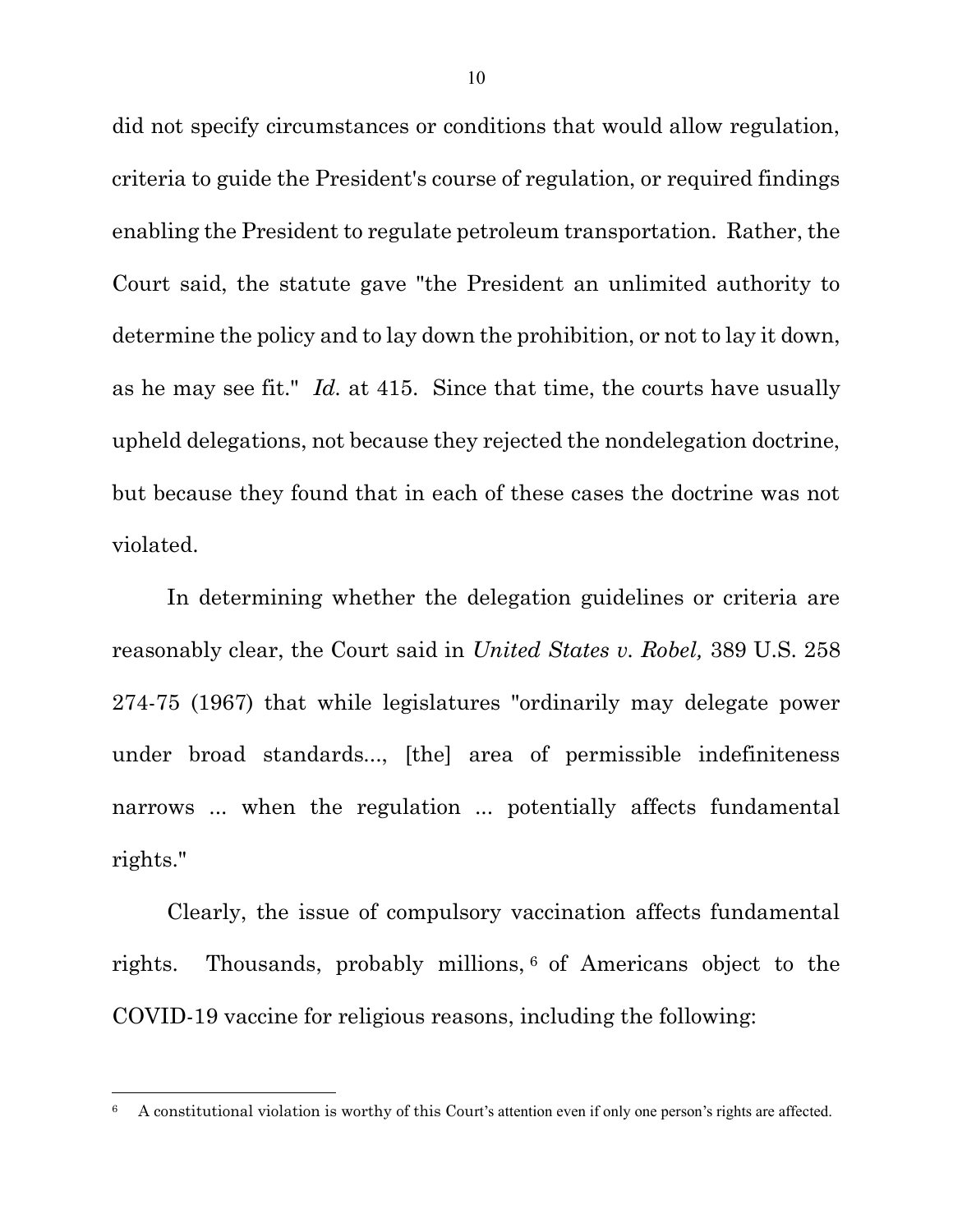(1) That the body is the temple of the Holy Spirit and therefore should not be defiled with an experimental drug that could be dangerous. Some Roman Catholic theologians have articulated an ethical position called "therapeutic proportionality" which means that because the human body is the creation of God and the temple of the Holy Spirit, a person has a duty to God to weigh the possible benefits of medicine against the possible risks and adverse consequences and to refuse medical treatment if the risks and adverse consequences outweigh the benefits. See https://catholic-factchecking.com/2021/07/vaccineexemption-resource-for-individuals/;

#### https://academic.oup.com/jlb/article/7/1/lsaa058/5878809.

(2) That some COVID vaccines are made from, or were developed from, cells or cell lines from aborted fetuses, and taking the vaccine makes the recipient an accessory to abortion, which many believe to be against God's laws.

(3) That a believer should rely upon God, not vaccines, to heal or prevent disease. (If you raise this objection, be prepared to explain whether your objection is to all medical care or just to some kinds of medical care, and how you distinguish between them.)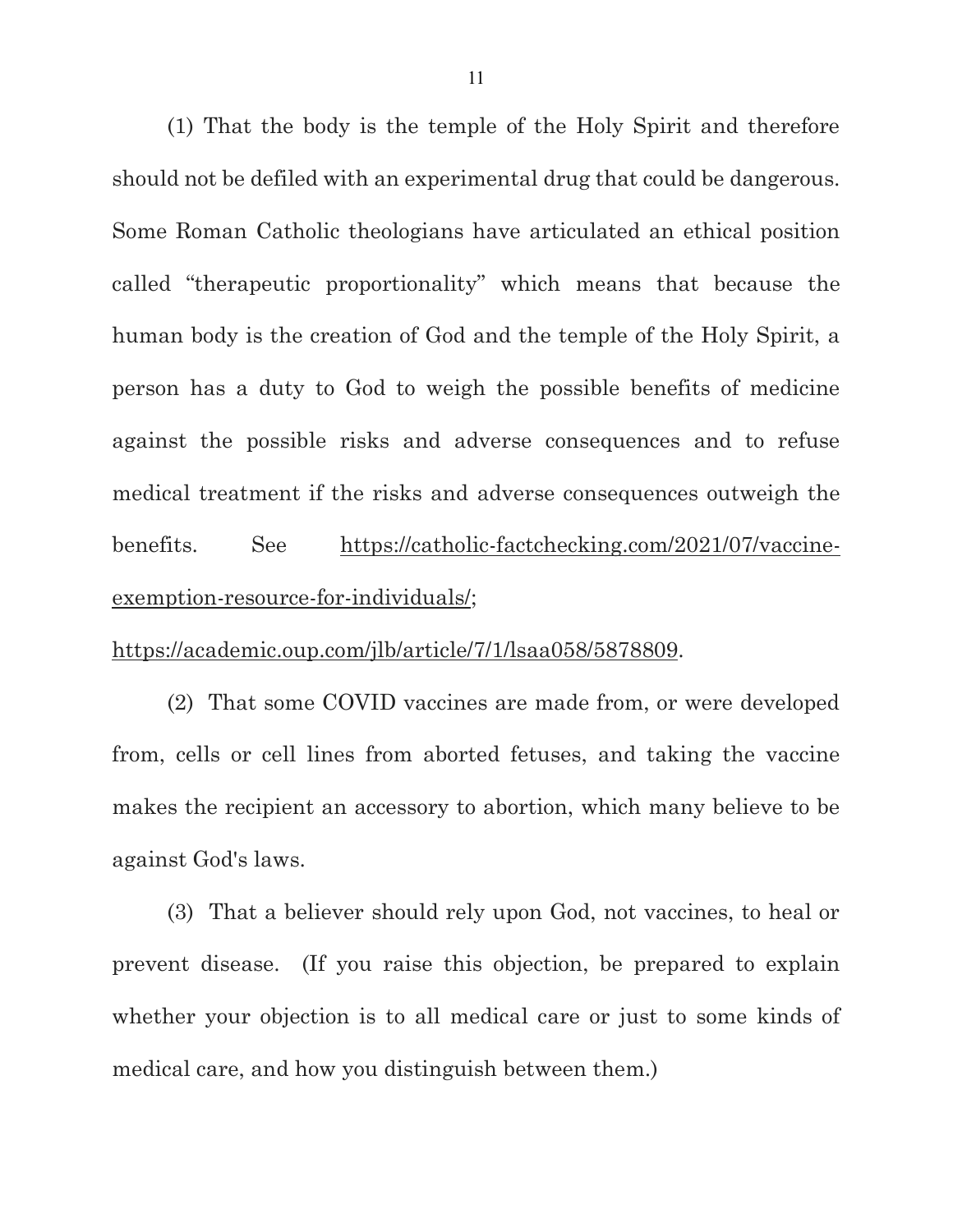(4) That when the vaccine is imposed so strongly that a vaccination passport or the equivalent becomes necessary for being allowed to fly, enter stores, obtain food or other necessities, or participate in public events, it becomes what some believe is the "mark of the beast" of Revelation 13.

(5) That God has established civil government and has given civil government certain limited authority; that when government exceeds its God-given authority, it becomes tyrannical, and the individual has a duty before God to resist the unlawful mandates of a tyrannical government.

Religious beliefs are protected by the First Amendment and the Civil Rights Act of 1964 whether others agree with them or not. As the Supreme Court said in *United States v. Ballard,* 322 U.S. 78 at 87 (1944),

Men may believe what they cannot prove. They may not be put to the proof of their religious doctrines or beliefs. Religious experiences which are as real as life to some may be incomprehensible to others. yet the fact that they may be beyond the ken of mere mortals does not mean they can be made suspect before the law.

Nor must religious beliefs be part of the official doctrine of a church to merit First Amendment protection. As the Court said in *Thomas v. Review Board,* 450 U.S. 707 at 715-16 (1980),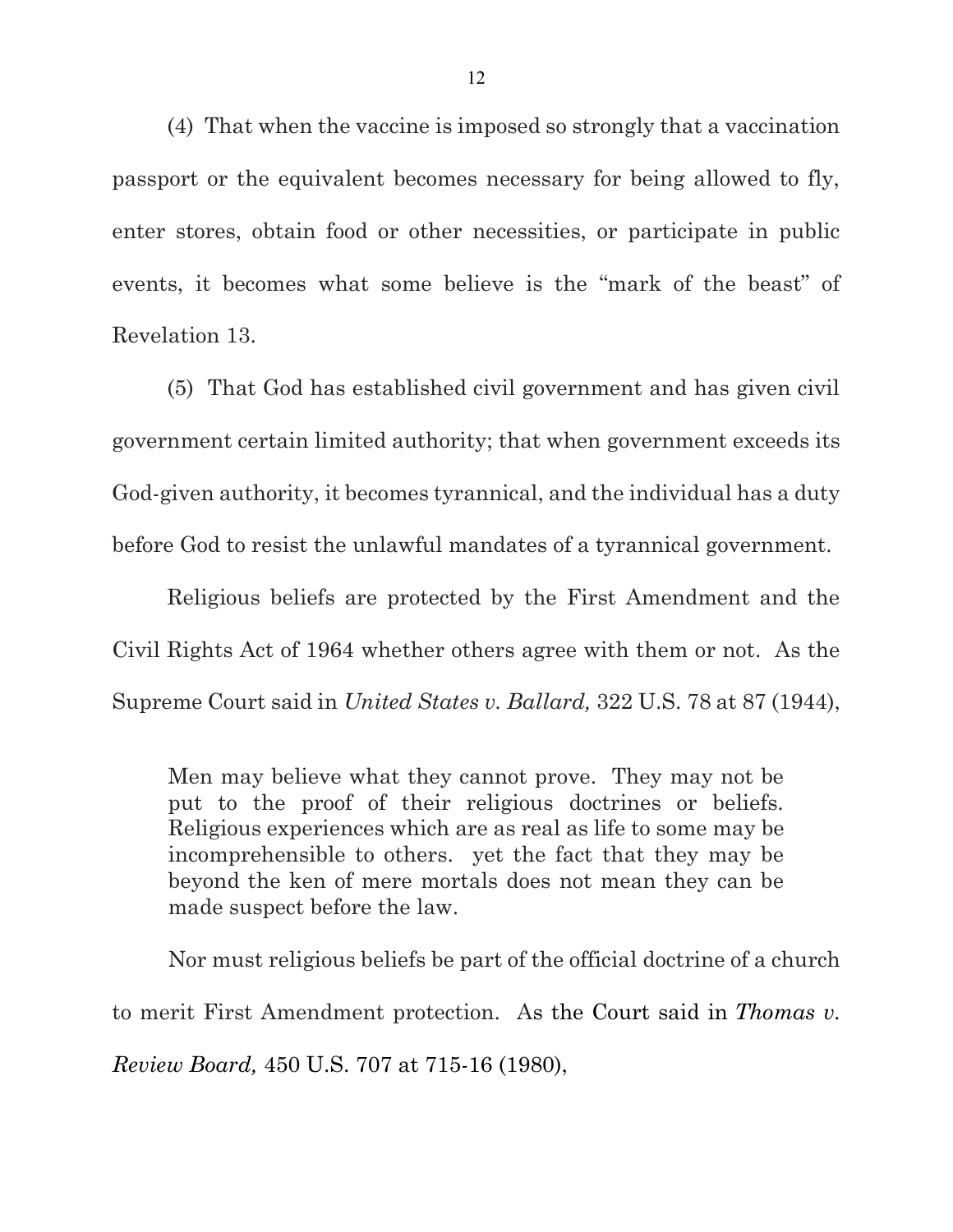In reaching its conclusion, the Indiana court seems to have placed considerable reliance on the facts that Thomas was "struggling" with his beliefs and that he was not able to "articulate" his belief precisely. It noted, for example, that Thomas admitted before the referee that he would not object to "working for United States Steel or Inland Steel . . . produc[ing] the raw product necessary for the production of any kind of tank . . . [because I] would not be a direct party to whoever they shipped it to [and] would not be . . . chargeable in . . . conscience. . . ." Ind., 391 N.E.2d, at 1131.

The court found this position inconsistent with Thomas' stated opposition to participation in the production of armaments. But Thomas' statements reveal no more than that he found work in the roll foundry sufficiently insulated from producing weapons of war. We see, therefore, that Thomas drew a line, and it is not for us to say that the line he drew was an unreasonable one. Courts should not undertake to dissect religious beliefs because the believer admits that he is "struggling" with his position or because his beliefs are not articulated with the clarity and precision that a more sophisticated person might employ.

The Indiana court also appears to have given significant weight to the fact that another Jehovah's Witness had no scruples about working on tank turrets; for that other Witness, at least, such work was "scripturally" acceptable. Intrafaith differences of that kind are not uncommon among followers of a particular creed, and the judicial process is singularly ill equipped to resolve such differences in relation to the Religion Clauses. One can, of course, imagine an asserted claim so bizarre, so clearly nonreligious in motivation, as not to be entitled to protection under the Free Exercise Clause; but that is not the case here, and the guarantee of free exercise is not limited to beliefs which are shared by all of the members of a religious sect. Particularly in this sensitive area, it is not within the judicial function and judicial competence to inquire whether the petitioner or his fellow worker more correctly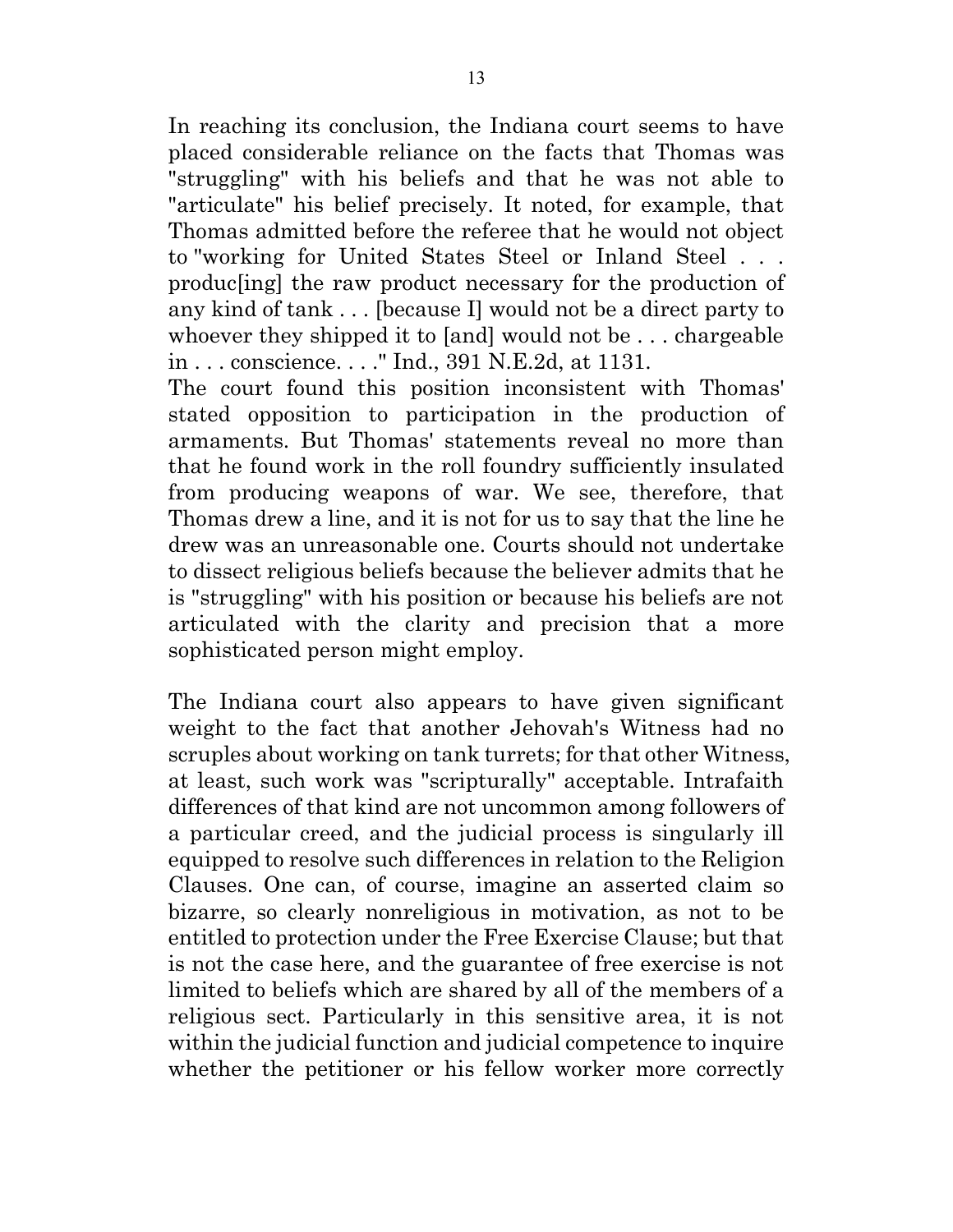perceived the commands of their common faith. Courts are not arbiters of scriptural interpretation.

Although portions of the OSH Act and the ETS appear to give lip service to religious exemptions, it is far from clear that officials and employers will give religious objections the deferential consideration the Constitution and this Court require. *Amicus* notes that, as Judge O'Connor of the Northern District of Texas observed in his January 3, 2022 ruling in *U.S. Navy SEALs, et. al. v. Biden,* Civil Action No. 4:21 cv-01236-O, "The Navy provides a religious accommodation process, but by all accounts, it is theater. The Navy has not granted a religious exemption to any vaccine in recent memory. It merely rubber stamps each denial." Other government agencies have similarly taken a negative or skeptical view of religious objections.

And vaccination affects many other fundamental rights. In *Washington v. Harper,* 494 U.S. 210, 221-22 (1990), this Court recognized that prisoners have "a significant liberty interest in avoiding the unwanted administration of antipsychotic drugs under the Due Process Clause of the Fourteenth Amendment," adding at 229, "[t]he forcible injection of medication into a nonconsenting person's body represents a substantial interference with that person's liberty." In *Cruzan v. Director,*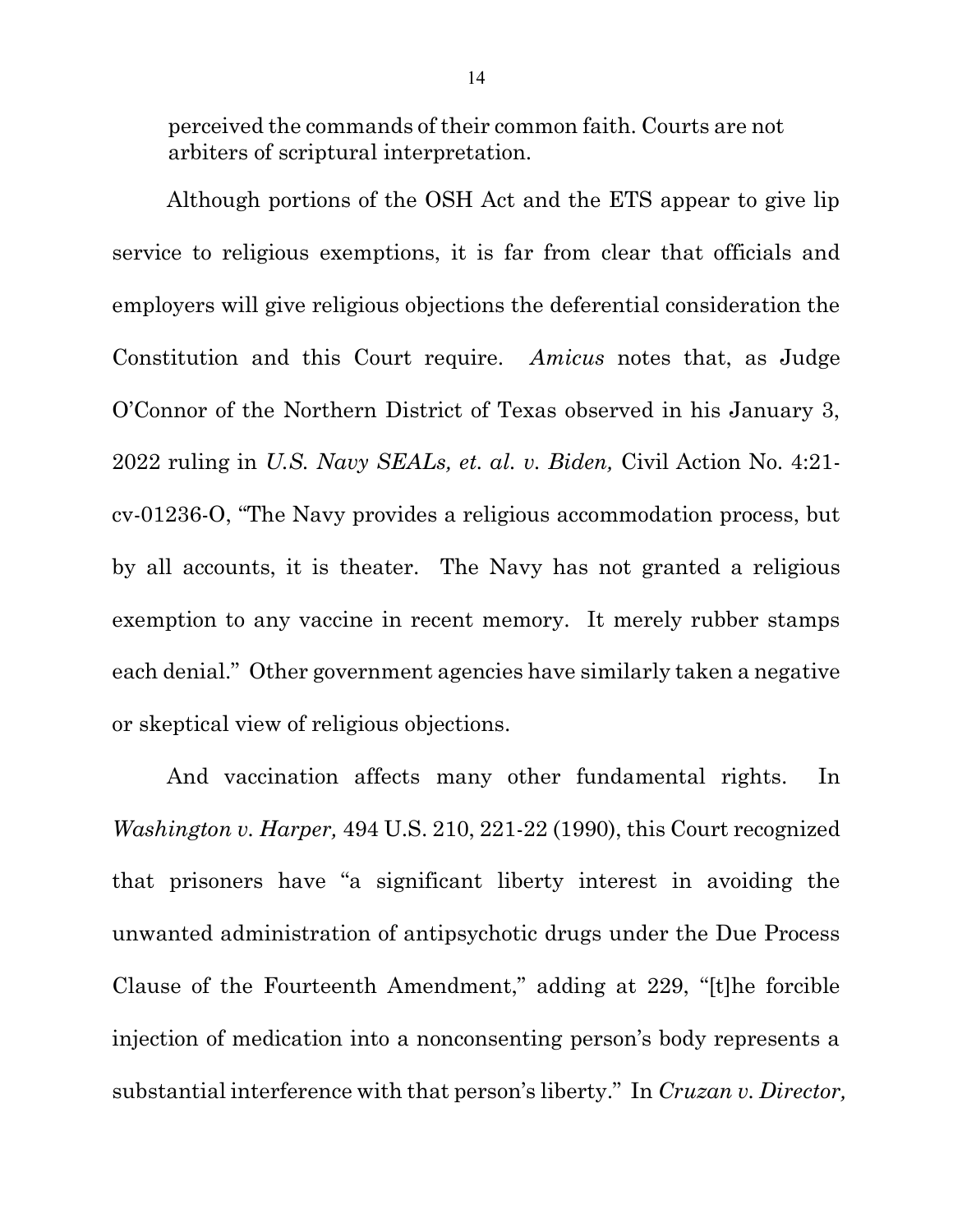*Missouri Department of Health,* 497 U.S. 261 (1990), this Court stated at 269-70, "The informed consent doctrine has become firmly entrenched in American tort law. The logical corollary of the doctrine of informed consent is that the patient generally possesses the right not to consent, that is, to refuse treatment."

These cases recognize the rights of prisoners and terminally-ill persons to refuse injections and other forms of treatment. The OSHA would force injections upon free healthy persons. This clearly involves fundamental rights, so as this Court said in *Robel,* the nondelegation doctrine is considerably narrowed and delegation of legislative authority must take place, if at all, with far more specific criteria or guidelines as to how that authority is to be exercised.

# **III.** *U.S. NAVY SEALs v. Biden* **deserves this Court's consideration.**

On January 3, 2022, the United States District Court for the Northern District of Texas issued a preliminary injunction enjoining the Navy from forcing Plaintiffs to undergo vaccination and enjoining the Navy from taking any adverse actions against Plaintiffs. The case involved the military rather than OSHA's ETS, but that is very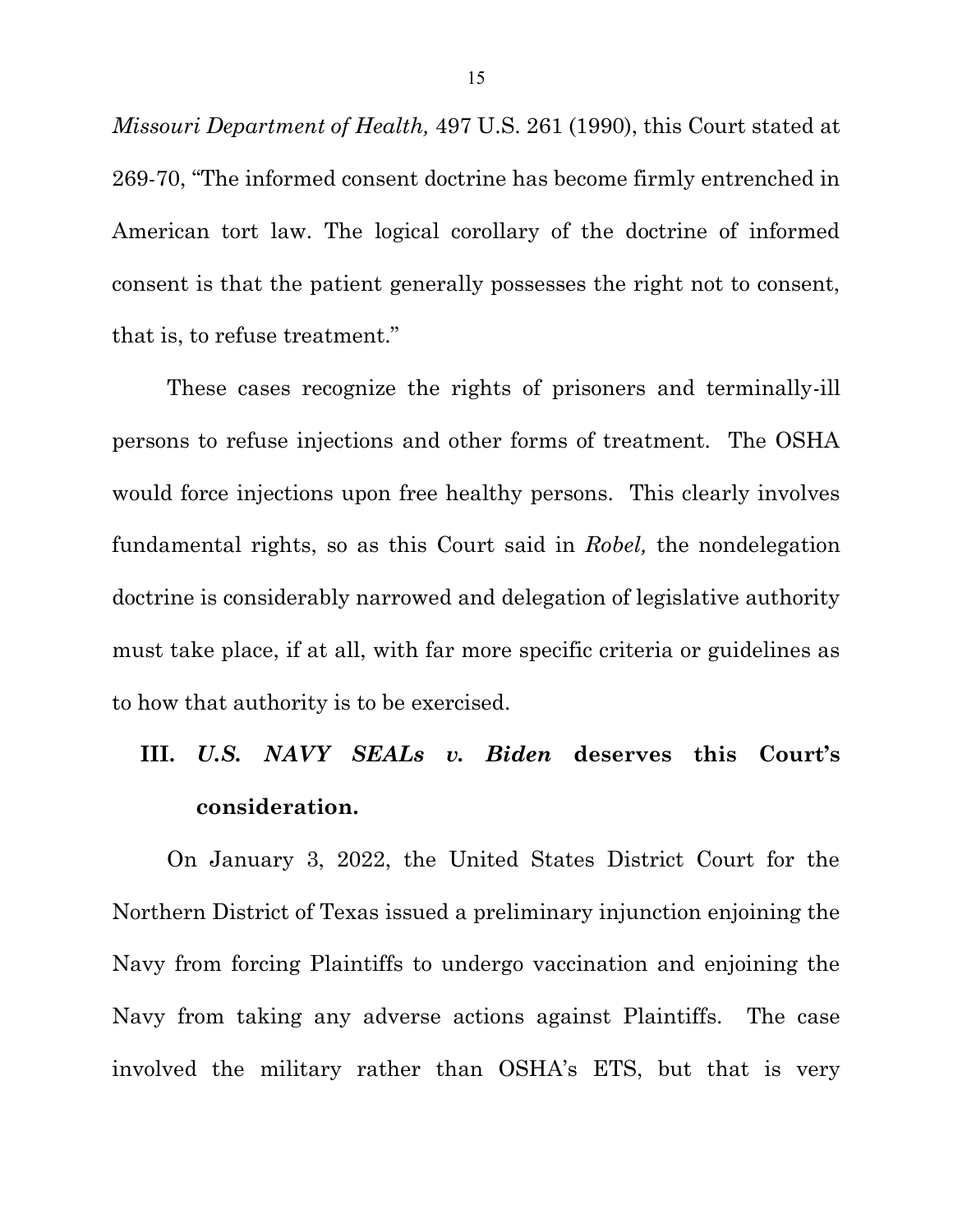significant because the courts commonly give more deference to decisions of military authorities than to those of other government agencies, *Orloff v. Willoughby,* 345 U.S. 83, 93 (1953). The case also involved the denial of religious exemptions, but the District Court's citation of *Elrod v. Burns,*  427 U.S. 347, 373 (1976), "The loss of First Amendment freedoms, for even minimal periods of time, unquestionably constitutes irreparable injury" equally applies to other constitutional rights.

The District Court made a very significant observation: The Navy had refused to grant religious exemptions from the vaccination requirement but had rather freely granted medical exemptions from the requirement. By granting medical exemptions, the Court said, the Navy had effectively forfeited the argument that military necessity prohibited the granting of religious exemptions.

In the case at hand, the converse should also be true: If the OSHA ETS provides for religious exemptions, there is no reason OSHA cannot provide for other exemptions as well. In fact, this undercuts the whole argument that mandatory universal vaccination is necessary.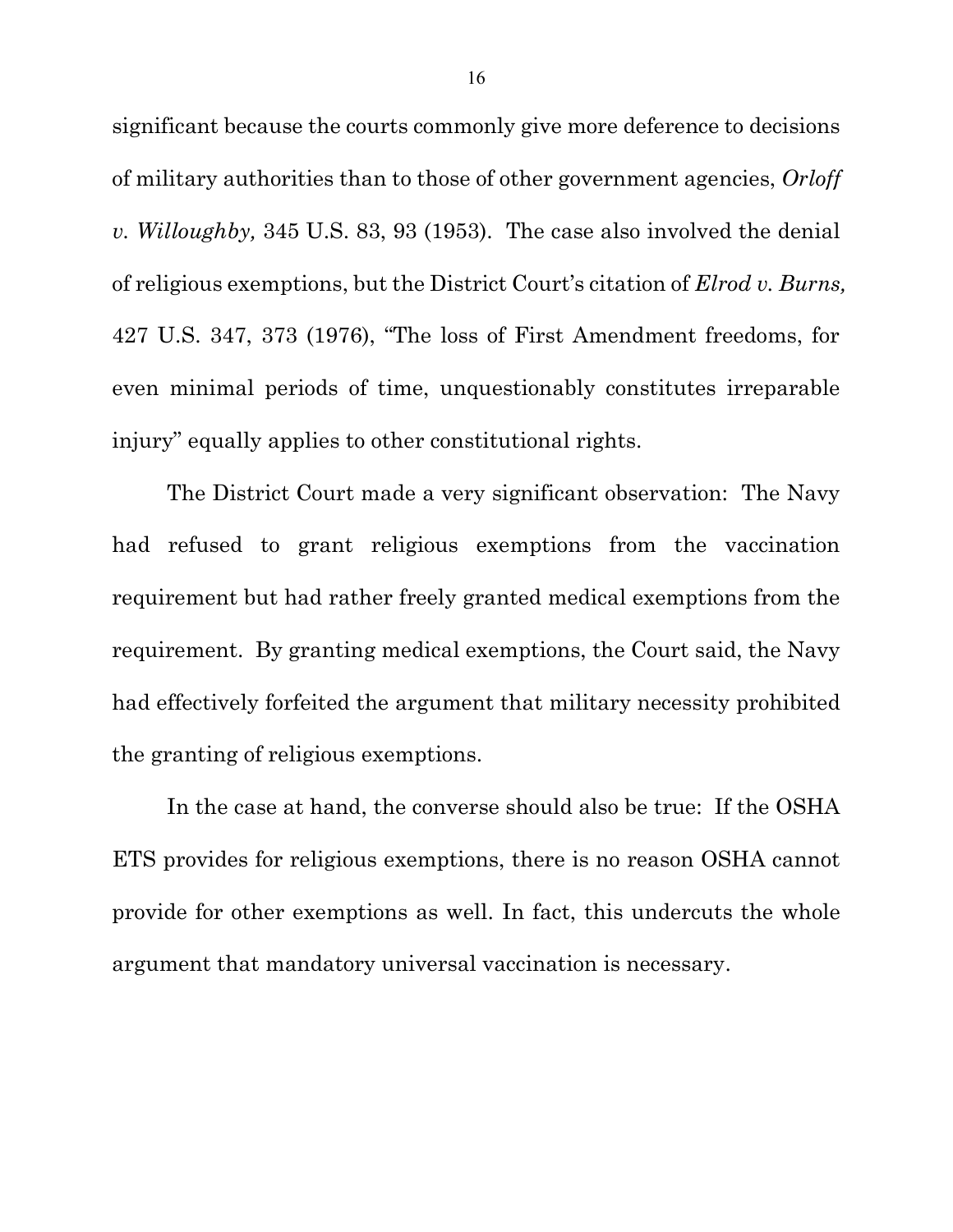The Foundation had filed an *amicus* brief in support of the Navy SEALs in this case, and the Foundation respectfully invites this Court's attention to the January 3 ruling in this case.

### **CONCLUSION**

The first confirmed COVID-19 case in the United States occurred around January 20, 2020, nearly two years ago. Since then, besides vaccines, other forms of combating the virus have arisen. On September 9, 2021, President Biden announced that he was directing OSHA to draft a regulation making vaccination mandatory. OSHA announced that regulation in November 2021, with vaccination deadlines of January 4, 2022 for many. This "all deliberate speed" hardly sounds like the reaction to an emergency.

And now, Applicants and their families stand to lose their careers and their livelihoods because of the OSHA mandate. This, coupled with the violation of their constitutional rights, clearly constitutes irreparable injury.

By granting a preliminary injunction until these issues can be fully litigated and resolved, this Court can preserve Applicants, their families, and countless others from serious and irreparable injury.